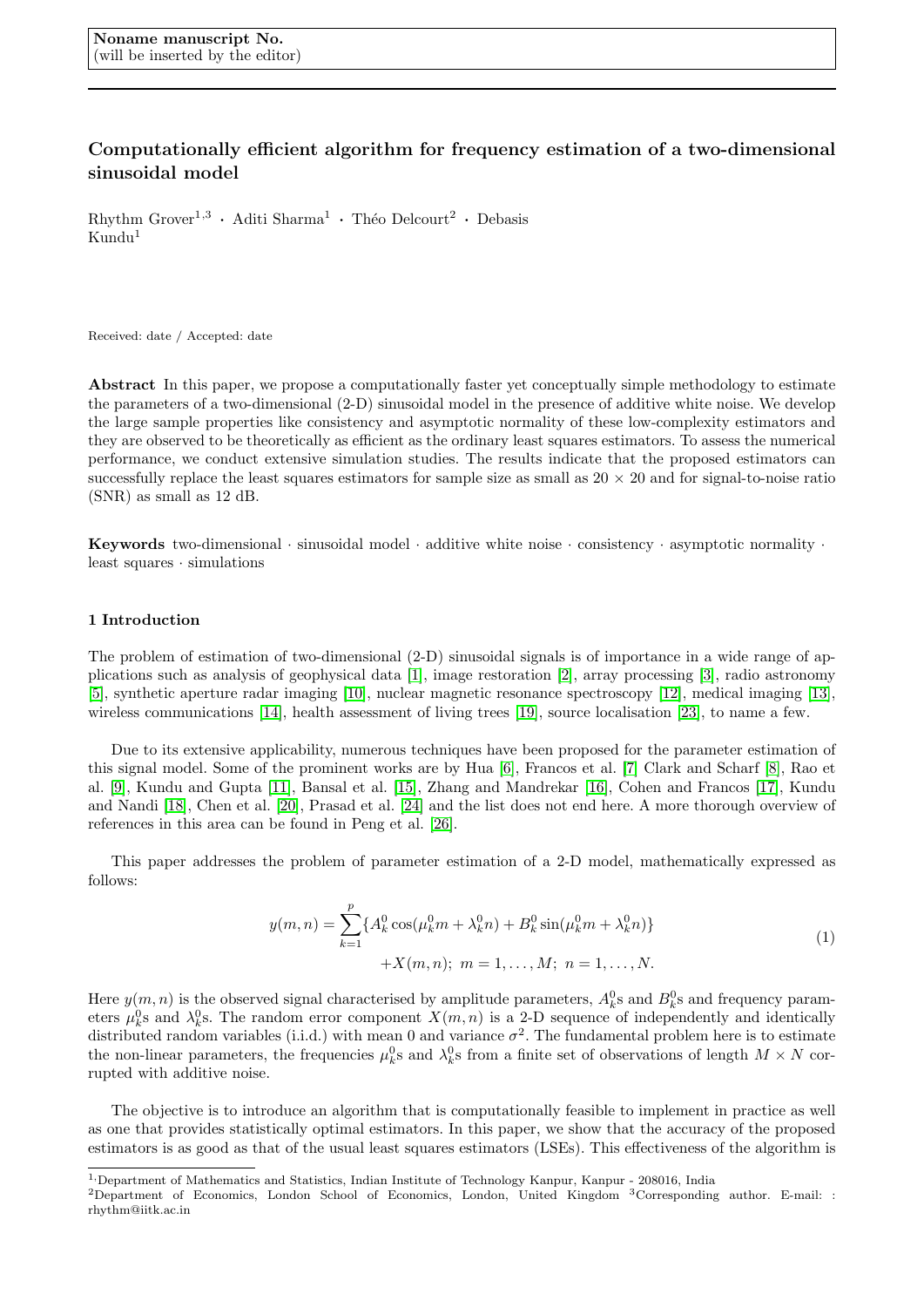demonstrated through extensive numerical simulations along with an in-depth theoretical analysis.

It is important to note that the usual least squares estimators is one of the most conventional methods of parameter estimation of a postulated model embedded with noise. For a 2-D sinusoidal model with multiple components as described in equation (1) of the paper, the LSEs are obtained by minimising the error sum of squares:

$$
\sum_{n=1}^{N} \sum_{m=1}^{M} \left( y(m,n) - \sum_{k=1}^{p} \{ A_k^0 \cos(\mu_k^0 m + \lambda_k^0 n) + B_k^0 \sin(\mu_k^0 m + \lambda_k^0 n) \} \right)^2,
$$

with respect to the unknown parameters. It has been proved that the LSEs of the parameters of this model are strongly consistent and asymptotically normally distributed. Moreover, if the errors are assumed to be normally distributed, the LSEs are asymptotically optimal. For reference, one may look at the paper by Kundu and Gupta [\[11\]](#page-15-7).

For the purpose of numerical comparison, in Section [4,](#page-4-0) along with the proposed efficient estimators and LSEs, we also compute approximate least squares estimators (ALSEs). The ALSEs are a popular alternative to the LSEs and are obtained by maximising the following 2-D periodogram function defined as follows:

$$
\frac{1}{MN} \bigg| \sum_{n=1}^{N} \sum_{m=1}^{M} y(m,n) e^{-i(\mu m + \lambda n)} \bigg|^2
$$

with respect to the non-linear parameters  $\mu$  and  $\lambda$ . Once the non-linear parameters are obtained, one can use simple linear regression to obtain the linear parameter estimates. Kundu and Nandi [\[18\]](#page-15-11) show that the performance of the ALSEs is almost identical to that of the LSEs. Moreover, they provide theoretical proofs of their strong consistency and asymptotic equivalence to the LSEs.

The rest of the paper is organised as follows. In the next section, we first explain the proposed methodology for a one-component 2-D sinusoidal model. A sequential algorithm for a multiple sinusoidal model is provided subsequently. In section [3,](#page-2-0) we provide the model assumptions and derive the large sample properties of the proposed estimators. The numerical results are presented in Section [4.](#page-4-0) The paper is concluded in Section [5](#page-7-0) and thereafter the proofs of the asymptotic results are provided in the appendices.

# 2 Proposed methodology

Here, we describe the proposed algorithm for the estimation of frequencies of the following 2-D sinusoidal model:

<span id="page-1-0"></span>
$$
y(m,n) = A^0 \cos(\mu^0 m + \lambda^0 n) + B^0 \sin(\mu^0 m + \lambda^0 n) + X(m,n). \tag{2}
$$

Let us first fix  $n = 1$ , then the model equation [\(2\)](#page-1-0) reduces to the following:

$$
y(m, 1) = A^{0} \cos(\mu^{0} m + \lambda^{0}) + B^{0} \sin(\mu^{0} m + \lambda^{0}) + X(m, 1).
$$

Using elementary trigonometric formulae, the above equation can be rewritten as:

$$
y(m, 1) = A^{0}(1)\cos(\mu^{0}m) + B^{0}(1)\sin(\mu^{0}m) + X(m, 1),
$$

where  $A^0(1)$  and  $B^0(1)$  are functions of  $A^0$ ,  $B^0$  and  $\lambda^0$ . It is worth noting that the reduced model equation is that of a one-dimensional sinusoidal model with amplitudes  $A^0(1)$  and  $B^0(1)$  and frequency parameter  $\mu^0$ . In general, we fix  $n = n_0, n_0 \in \{1, ..., N\}$  and we have the corresponding 1-D model equation:

$$
y(m, n_0) = A^0(n_0) \cos(\mu^0 m) + B^0(n_0) \sin(\mu^0 m) + X(m, n_0).
$$

Thus for each  $n_0$ , we have a 1-D sinusoidal model with different amplitudes but same frequency parameter. We can now estimate this frequency parameter by fitting  $N$  1-D models to the corresponding columns of the data matrix. In the absence of a distributional assumption, the most natural choice of estimation method seems to be the least squares method. Thus the estimator of  $\mu^0$  can be obtained by minimising the following function:

$$
Q_M(A(n_0), B(n_0), \mu) = \sum_{m=1}^M \left( y(m, n_0) - A(n_0) \cos(\mu m) - B(n_0) \sin(\mu m) \right)^2
$$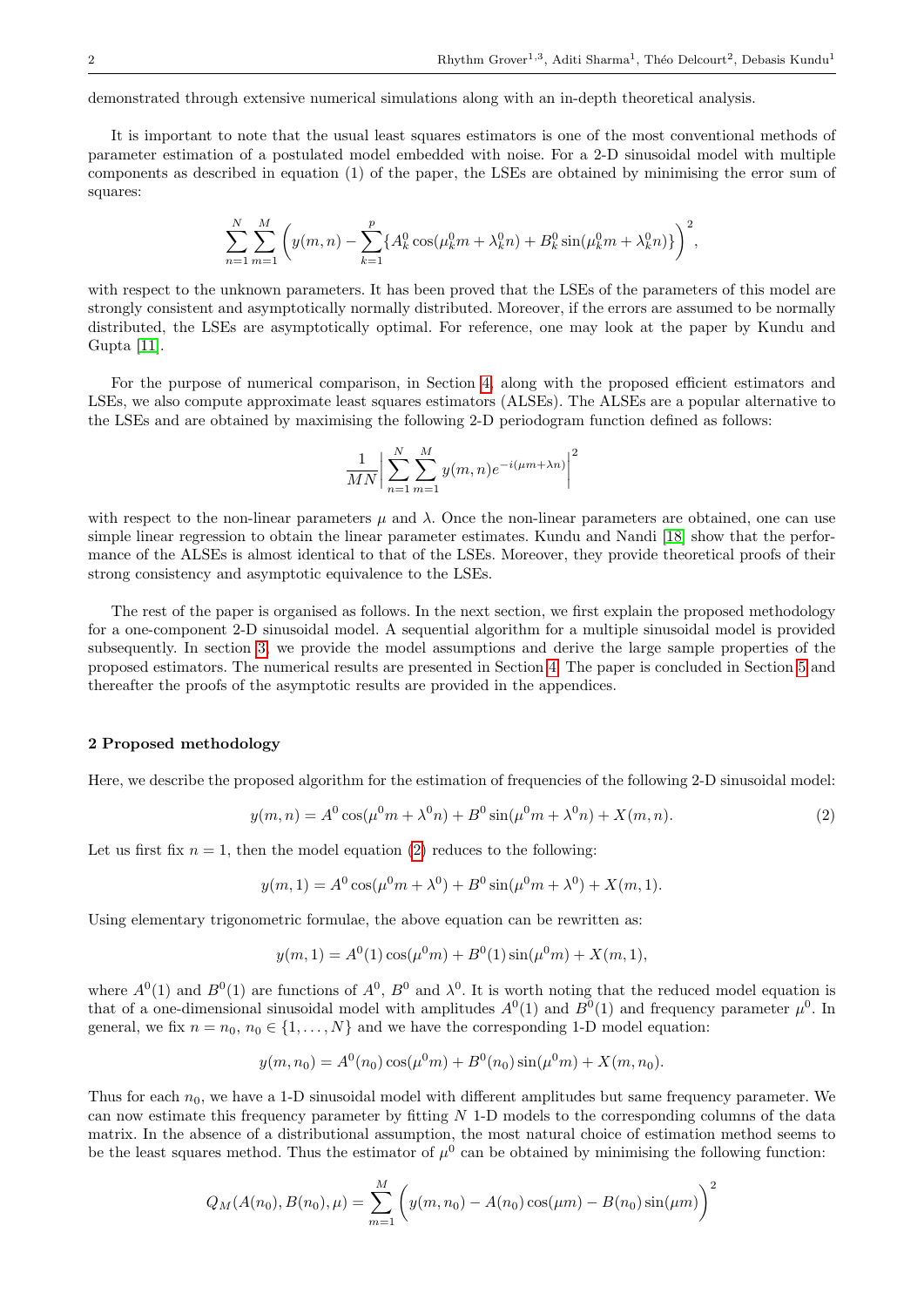for each  $n_0 \in \{1, \ldots, N\}$ . Note that, this is a 1-D minimization problem as the linear parameters  $A(n_0)$  and  $B(n_0)$  can first be separated out using linear regression. This brings down the problem to minimising the reduced functions:

$$
R_M(\mu, n_0) = Q_M(\hat{A}(n_0), \hat{B}(n_0), \mu) = \sum_{m=1}^M \left( y(m, n_0) - \hat{A}(n_0) \cos(\mu m) - \hat{B}(n_0) \sin(\mu m) \right)^2
$$

with respect to  $\mu$ . However, this process involves solving N such problems and since the underlying errors are assumed to independently and identically distributed, instead of minimizing N different objective functions, we propose to minimize the sum of these objective functions, expressed as follows:

$$
R_{MN}^{(1)}(\mu) = \sum_{n_0=1}^N \left\{ \sum_{m=1}^M \left( y(m, n_0) - \hat{A}(n_0) \cos(\mu m) - \hat{B}(n_0) \sin(\mu m) \right)^2 \right\},\,
$$

with respect to  $\mu$  and get an estimate  $\hat{\mu}$  of  $\mu^0$ . A similar estimate of  $\lambda^0$ , say  $\hat{\lambda}$ , can be obtained by minimising the following function with respect to  $\lambda$ :

$$
R_{MN}^{(2)}(\lambda) = \sum_{m_0=1}^{M} \left\{ \sum_{n=1}^{N} \left( y(m_0, n) - \hat{A}(m_0) \cos(\lambda n) - \hat{B}(m_0) \sin(\lambda n) \right)^2 \right\}.
$$

It is important to note that the optimisation problem is non-linear and to solve such a problem an iterative algorithm has to be employed. We use Nelder-Mead algorithm to optimise this function for our simulations. The function has the problem of several local minima. Therefore, for the algorithm to converge to global minimum rather than a local minimum, we need precise initial values. To find these initial guesses in practice when the true values are unknown, we minimise this function at the Fourier frequencies, that is at the points  $\frac{\pi j}{M}$ ;  $j = 1, \ldots, M$ . or  $\frac{\pi k}{N}$ ;  $k = 1, \ldots, N$ .

The proposed method is not only computationally efficient than the usual least squares method but is also conceptually simple. This method can be easily extended to a more general model with multiple sinusoids as described in [\(1\)](#page-0-0). The idea is based on modifying the sequential method proposed by Prasad et al. [\[24\]](#page-15-13) and uses the fact that any two sinusoidal components present in the model are orthogonal to each other. We describe the sequential algorithm below.

#### <span id="page-2-0"></span>3 Asymptotic results

In this section, we investigate large-sample properties of the proposed estimators under the following assumption on the structure of the error component,  $X(m, n)$ :

<span id="page-2-1"></span>**Assumption 1.**  $X(m,n)$  is a double array sequence of i.i.d. random variables with mean 0 and finite variance  $\sigma^2 > 0$ .

Also, the true parameter vector  $(A^0, B^0, \mu^0, \lambda^0)$  satisfy the following assumption:

<span id="page-2-2"></span>**Assumption 2.** The true parameter vector  $(A^0, B^0, \mu^0, \lambda^0)$  is an interior point of the parameter space  $\Theta =$  $[-K, K] \times [-K, K] \times [0, \pi] \times [0, \pi]$  and  $A^{0^2} + B^{0^2} > 0$ . Here  $K > 0$  is any real number.

<span id="page-2-3"></span>The results are stated in the following theorems.

Theorem 1 The proposed frequencies' estimators are strongly consistent if the assumptions [1](#page-2-1) and [2](#page-2-2) hold true, that is,

(a)  $\hat{\mu} \xrightarrow{a.s.} \mu^0 \text{ as } M \to \infty,$ (b)  $\hat{\lambda} \xrightarrow{a.s.} \lambda^0 \text{ as } N \to \infty.$ 

Proof See Appendix [A.](#page-7-1)

<span id="page-2-4"></span>Theorem 2 The proposed frequencies' estimators are asymptotically normally distributed with mean 0 and variance  $\frac{6\sigma^2}{A^{02}+B^{02}}$  if the assumptions [1](#page-2-1) and [2](#page-2-2) hold true, that is,

(a)  $M^{3/2}N^{1/2}(\hat{\mu}-\mu^0) \stackrel{d}{\rightarrow} \mathcal{N}(0, \frac{6\sigma^2}{A^{0^2}+B^{0^2}})$ , (b)  $M^{1/2} N^{3/2} (\hat{\lambda} - \lambda^0) \xrightarrow{d} \mathcal{N}(0, \frac{6\sigma^2}{A^{02} + B^{02}})$ ,

as  $min\{M, N\} \rightarrow \infty$ .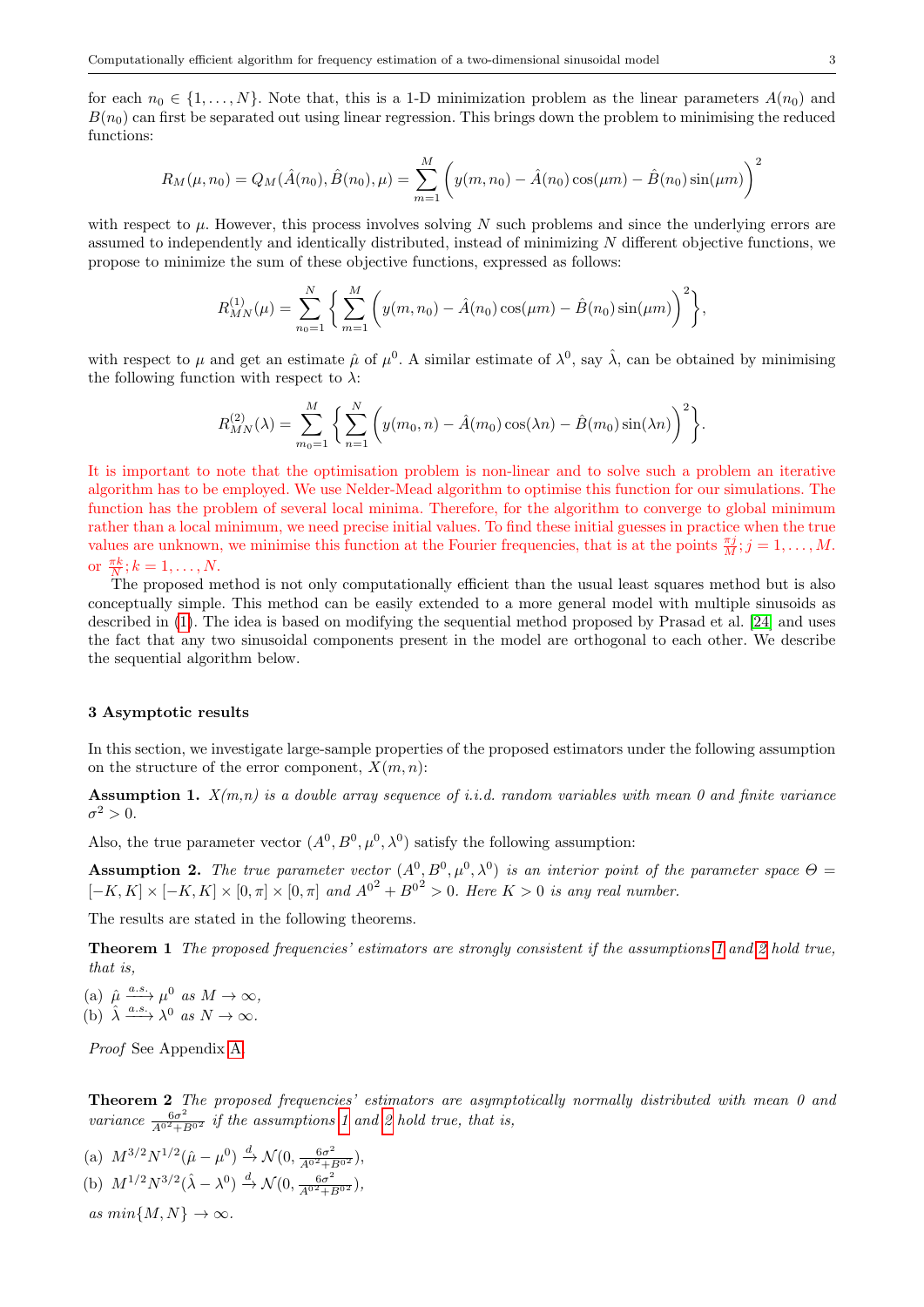# Algorithm 1 Sequential algorithm for parameter estimation of multiple component 2-D sinusoidal model [\(1\)](#page-0-0)

- 1: Obtain  $\hat{\mu}_1$  by minimizing:  $R_{1,MN}^{(1)}(\mu) = \sum_{n=1}^{N}$  $n_0=1$  $\mathbf{Y}_{n_0}^{\top}(\mathbf{I} - \mathbf{P}_{\mathbf{Z}_M}(\mu)) \mathbf{Y}_{n_0}$ . Here,  $\mathbf{Y}_{n_0}^{\top} = (y(1, n_0), \dots, y(M, n_0))^{\top}$ and  ${\bf P}_{{\bf Z}_M}(\mu)={\bf Z}_M(\mu)[{\bf Z}_M(\mu)^\top{\bf Z}_M(\mu)]^{-1}{\bf Z}_M(\mu)^\top$  is the projection matrix on the column space of the matrix  $\mathbf{Z}_M(\mu)$ .
- 2: Obtain  $\hat{\lambda}_1$  by minimizing:  $R_{1,MN}^{(2)}(\lambda) = \sum_{i=1}^{M}$  $m_0=1$  $\mathbf{Y}_{m_0}^{\top}(\mathbf{I}-\mathbf{P}_{\mathbf{Z}_N}(\lambda))\mathbf{Y}_{m_0}$ . Here,  $\mathbf{Y}_{m_0}^{\top}=(y(m_0,1),\ldots,y(m_0,N))^{\top}$
- and  $\mathbf{P}_{\mathbf{Z}_N}(\lambda)$  is the projection matrix on the column space of the matrix  $\mathbf{Z}_N(\lambda)$ .
- 3: Estimate the linear parameters using simple linear regression:

$$
\begin{pmatrix} \hat{A}_1 \\ \hat{B}_1 \end{pmatrix} = [\mathbf{W}(\hat{\mu}_1, \hat{\lambda}_1) \mathbf{W}(\hat{\mu}_1, \hat{\lambda}_1)]^{-1} \mathbf{W}^\top (\hat{\mu}_1, \hat{\lambda}_1) \mathbf{Y}
$$

Here,

$$
\mathbf{W}(\hat{\mu}_1, \hat{\lambda}_1) = \begin{pmatrix} \cos(\hat{\mu}_1 + \hat{\lambda}_1) \dots \cos(M\hat{\mu}_1 + \hat{\lambda}_1) \dots \cos(\hat{\mu}_1 + N\hat{\lambda}_1) \dots \cos(\hat{\mu}_1 + N\hat{\lambda}_1) \dots \cos(M\hat{\mu}_1 + N\hat{\lambda}_1) \\ \sin(\hat{\mu}_1 + \hat{\lambda}_1) \dots \sin(M\hat{\mu}_1 + \hat{\lambda}_1) \dots \sin(\hat{\mu}_1 + N\hat{\lambda}_1) \dots \sin(\hat{\mu}_1 + N\hat{\lambda}_1) \dots \sin(M\hat{\mu}_1 + N\hat{\lambda}_1) \end{pmatrix}^\top
$$

and  $\mathbf{Y} = y(1,1), \ldots, y(M,1), \ldots, y(1,N), \ldots, y(M,N))$  is the observed data vector.

4: Eliminate the effect of the estimated first component:

$$
\mathbf{Y}_1 = \mathbf{Y} - \mathbf{W}(\hat{\mu}_1, \hat{\lambda}_1) \begin{pmatrix} \hat{A}_1 \\ \hat{B}_1 \end{pmatrix}.
$$

- 5: Obtain  $\hat{\mu}_2$  by minimizing:  $R_{2,MN}^{(1)}(\mu)$  =  $\sum_{n=1}^{N} \mathbf{Y}_{1n_0}^{\top} (\mathbf{I} \mathbf{P}_{\mathbf{Z}_M}(\mu)) \mathbf{Y}_{1n_0}$ . Here,  $\mathbf{Y}_{1n_0}$  =  $(y_1(1, n_0), \ldots, y_1(M, n_0))^{\top}$  is the  $n_0$ th column of matrix  $\mathbf{Y}_1$ . 6: Obtain  $\hat{\lambda}_2$  by minimizing:  $R_{2,MN}^{(2)}(\lambda) = \sum_{i=1}^{M}$  $m_0=1$  $\mathbf{Y}_{1m_0}^{\top}(\mathbf{I} - \mathbf{P}_{\mathbf{Z}_N}(\lambda))\mathbf{Y}_{1m_0}$ . Here,  $\mathbf{Y}_{1m_0} =$  $(y_1(m_0, 1), \ldots, y_1(m_0, N))^{\top}$  is the m<sub>0</sub>th row of matrix Y
- 7: Estimate the linear parameters using simple linear regression:

$$
\begin{pmatrix} \hat{A}_2 \\ \hat{B}_2 \end{pmatrix} = [\mathbf{W}^\top(\hat{\mu}_2, \hat{\lambda}_2) \mathbf{W}(\hat{\mu}_2, \hat{\lambda}_2)]^{-1} \mathbf{W}^\top(\hat{\mu}_2, \hat{\lambda}_2) \mathbf{Y}.
$$

The matrix  $\mathbf{W}(\hat{\mu}_2, \hat{\lambda}_2)$  can be obtained by replacing  $\hat{\mu}_2$  by  $\hat{\mu}_1$  and  $\hat{\lambda}_2$  by  $\hat{\lambda}_1$  in  $\mathbf{W}(\hat{\mu}_1, \hat{\lambda}_1)$  as defined above. 8: Repeat and continue the process upto  $p$  steps till all the component parameters are estimated.

Proof See Appendix [B.](#page-8-0)

It is evident that the proposed method yields frequency estimators with cubic convergence rates which is extremely fast. Also, the accuracy of these estimators is inversely proportional to the sum of squares of the amplitudes, that is,  $A^{0^2} + B^{0^2}$ , which is not very surprising. As a matter of fact, the asymptotic distribution of the proposed estimators coincides with that of the usual LSEs. Moreover, if the errors are assumed to be normally distributed, the derived asymptotic variances are same as the Cramer-Rao lower bounds (CRLBs).

We now prove the strong consistency and derive the asymptotic distribution of the proposed sequential estimators of the frequencies of multiple component sinusoidal model. These asymptotic properties are derived under Assumption [1](#page-2-1) on the error component and the following assumptions on the parameters of the model:

<span id="page-3-0"></span>**Assumption 3.** The true parameter vector for each component, that is,  $(A_k^0, B_k^0, \mu_k^0, \lambda_k^0)$  is an interior point of the parameter space  $\Theta \forall k = 1,\ldots,p$ . Also the frequencies are such that  $\mu_i^0 \neq \mu_j^0$  and  $\lambda_i^0 \neq \lambda_j^0 \forall i \neq j, i, j =$  $1, \ldots, p$ .

<span id="page-3-1"></span>**Assumption 4.** The linear parameters,  $A_k^0$ s and  $B_k^0$ s satisfy the following relationship:

<span id="page-3-2"></span> $K^2 > A_1^0$  $^{2}+B_{1}^{0}$  $^{2} > A_{2}^{0}$  $^{2}+B_{2}^{0}$  $2 > ... > A_p^0$  $^{2}+B_{p}^{0}$ 2 .

The results are stated in the subsequent theorems.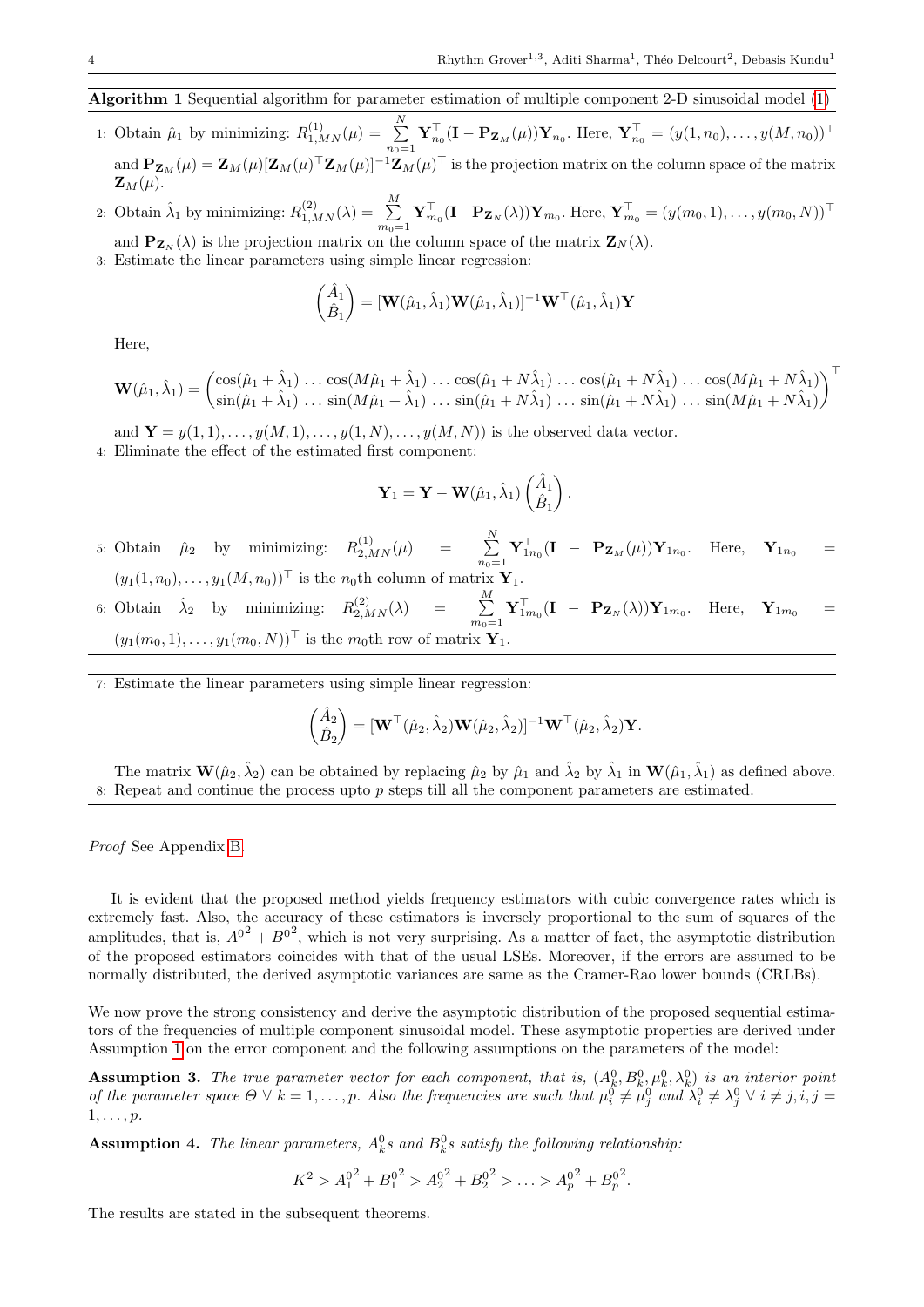**Theorem [3](#page-3-0)** Under the assumptions [1,](#page-2-1) 3 and [4,](#page-3-1) the frequency estimates,  $\hat{\mu}_k$  and  $\hat{\lambda}_k$  are strongly consistent estimators of  $\mu_k^0$  and  $\lambda_k^0$ , respectively, that is  $\forall k = 1, \ldots, p$ ,

(a)  $\hat{\mu}_k \xrightarrow{a.s.} \mu_k^0 \text{ as } M \to \infty$ , (b)  $\hat{\lambda}_k \xrightarrow{a.s.} \lambda_k^0 \text{ as } N \to \infty.$ 

Proof See Appendix [C.](#page-9-0)

<span id="page-4-1"></span>Theorem 4 Under the assumptions [1,](#page-2-1) [3](#page-3-0) and [4,](#page-3-1) the following results hold true:  $\forall k = 1, \ldots, p$ 

(a)  $\hat{A}_k \xrightarrow{a.s.} A_k^0 \text{ as } \min\{M, N\} \to \infty$ , (b)  $\hat{B}_k \xrightarrow{a.s.} B_k^0 \text{ as } \min\{M, N\} \to \infty$ ,

 $\forall k > p$ 

(a)  $\hat{A}_k \xrightarrow{a.s.} 0 \text{ as } \min\{M, N\} \to \infty$ ,

(b)  $\hat{B}_k \xrightarrow{a.s.} 0 \text{ as } \min\{M, N\} \to \infty.$ 

Proof See Appendix [C.](#page-9-0)

<span id="page-4-2"></span>Theorem 5 The proposed sequential estimators of the frequencies are asymptotically normally distributed if the assumptions [1,](#page-2-1) [3](#page-3-0) and [4](#page-3-1) hold true, that is,

(a)  $M^{3/2}N^{1/2}(\hat{\mu}_k - \mu_k^0) \stackrel{d}{\to} \mathcal{N}(0, \frac{6\sigma^2}{A^0\lambda + 1})$  $\frac{6\sigma^2}{A_k^0{}^2+B_k^0{}^2},$ (b)  $M^{1/2}N^{3/2}(\hat{\lambda}_k - \lambda_k^0) \stackrel{d}{\to} \mathcal{N}(0, \frac{6\sigma^2}{A^0-1})$  $\frac{6\sigma^2}{A_k^0{}^2+B_k^0{}^2},$ 

as  $\min\{M, N\} \to \infty$ .

Proof See Appendix [D.](#page-14-7)

It is evident that like the estimators for the one component model, the sequential estimators are strongy consistent and asymptotically normally distributed as well. The algorithm produces estimators of  $\mu_k^0$  and  $\lambda_k^0$ with convergence rates  $O_p(M^{-3/2}N^{-1/2})$  and  $O_p(N^{-3/2}M^{-1/2})$ , respectively, same as those of the usual LSEs. Another interesting property of the proposed algorithm is that depicted in Theorem [4,](#page-4-1) that when the algorithm is continued beyond  $p$  number of components, the corresponding amplitudes converge to zero. This feature can help one to estimate the number of components in practice. It is important to note that these asymptotic results can be further exploited to construct confidence intervals as well as to devise testing of hypotheses, problems of practical significance.

## <span id="page-4-0"></span>4 Numerical Experiments

In this section, we present the simulation results. These simulation experiments were designed to assess the performance of the proposed methodology in comparison with the conventional least squares estimation method. The data matrix is generated using the following one-component 2-D sinusoidal model:

$$
y(m, n) = 2\cos(1.5m + 0.75n) + 3\sin(1.5m + 0.75n)
$$

$$
+X(m, n); m = 1, ..., M, n = 1, ..., N.
$$

The error random variables are generated from Gaussian distribution with mean 0 and variance  $\sigma^2$ . For the first set of experiments, we fix the error variance at  $\sigma^2 = 0.01$  and vary the sample size from 20 to 200. We compute the estimates of  $\lambda^0$  and  $\mu^0$  for 1000 independent replications using different error sequences for all cases. Figure [1](#page-5-0) illustrates the MSEs of the resulting parameter estimates along with the derived asymptotic variances<sup>[1](#page-5-1)</sup>. In the next set of experiments, we fix the sample size. For a  $100 \times 100$  data matrix, we compute the MSEs of the non-linear parameter estimates for varying signal-to-noise ratio. The results are shown in Figure [2.](#page-5-2) In these experiments, the initial values are taken as the true values. From the figure, it is apparent that the MSEs of the proposed estimates are well-matched with those of LSEs and lower than that of ALSEs. These almost coincide with the asymptotic variances for all sample sizes and for SNR above 10 dB. These results validate the theoretical claim that the accuracy of the the efficient estimators is as good as that of LSEs. The results in all the figures are reported in the log scale.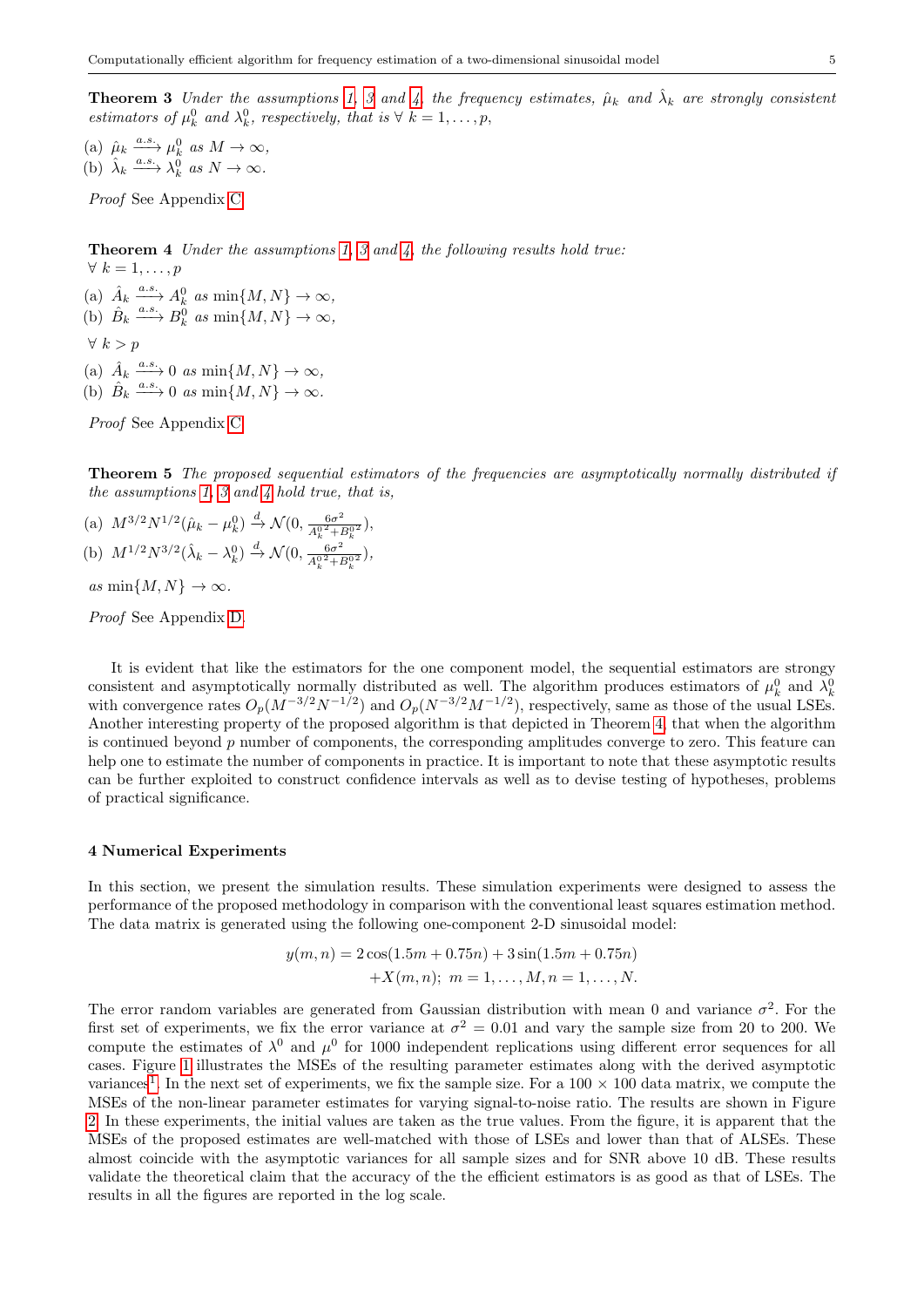

<span id="page-5-0"></span>Fig. 1 MSEs of the efficient estimators along with those of LSEs and ALSEs and the corresponding theoretical asymptotic variances versus the data size  $(M = N)$ .



<span id="page-5-2"></span>Fig. 2 MSEs of the efficient estimators along with those of LSEs and ALSEs and the corresponding theoretical asymptotic variances versus SNR.

Next we evaluate the performance of the proposed sequential estimators for a multiple component model. We generate the data from a 2-D sinusoidal model with two components using the following model equation:

$$
y(m,n) = 5\cos(1.5m + 0.75n) + 4\sin(1.5m + 0.75n) + 2\cos(1.0m + 0.25n) + 3\sin(1.0m + 0.25n)
$$
  
+ $X(m,n)$ ;  $m = 1,..., M, n = 1,..., N$ .

The same error structure and simulation set up as described above for the one component model was used. Moreover, the accuracy of the proposed estimators is compared with that of the sequential LSEs and sequential ALSEs. Figure [3](#page-6-0) shows the MSEs of the proposed estimators, sequential LSEs and sequential ALSEs of the first component parameters with respect to varying sample sizes. We also plot the CRLBs to benchmark the performance of these estimators. The MSEs of the second component parameter estimates are shown in Figure [4.](#page-6-1) In Figures [5](#page-6-2) and [6](#page-6-3) these results are investigated for varying SNRs. It can be seen that the performance of the proposed sequential estimators is at par with that of sequential LSEs and sequential ALSEs. Moreover, for the second component parameters, the MSEs of all the three estimators coincide with the corresponding CRLBs for increasing  $M(N)$ . For varying SNR, the results of all the estimators concur with CRLBs for both the component parameters.

In order to exemplify the advantage of the proposed estimators, we compare the computational complexity of both methods, the proposed and the least squares method. The complexity is measured in terms of number of function<sup>[2](#page-5-3)</sup> evaluations needed to find the initial values of the parameter estimates of a one component model. Figure [7](#page-7-2) demonstrates the complexity of both the estimators as the sample size,  $M = N$  varies. It is evident that there is a significant difference between the computational involvement for the two types of estimates under consideration. This implies that calculating the proposed estimators is much faster than calculating the LSEs. Figure [8](#page-7-3) corroborates the faster implementation of the proposed algorithm as compared to the traditional least squares estimation method. Note that the number of function evaluations needed to compute ALSEs are same as that required for LSEs and hence the ALSEs are omitted from this comparison.

<span id="page-5-1"></span><sup>1</sup> Note that these asymptotic variances are actually CRLBs as the distribution under consideration is Gaussian.

<span id="page-5-3"></span><sup>2</sup> objective function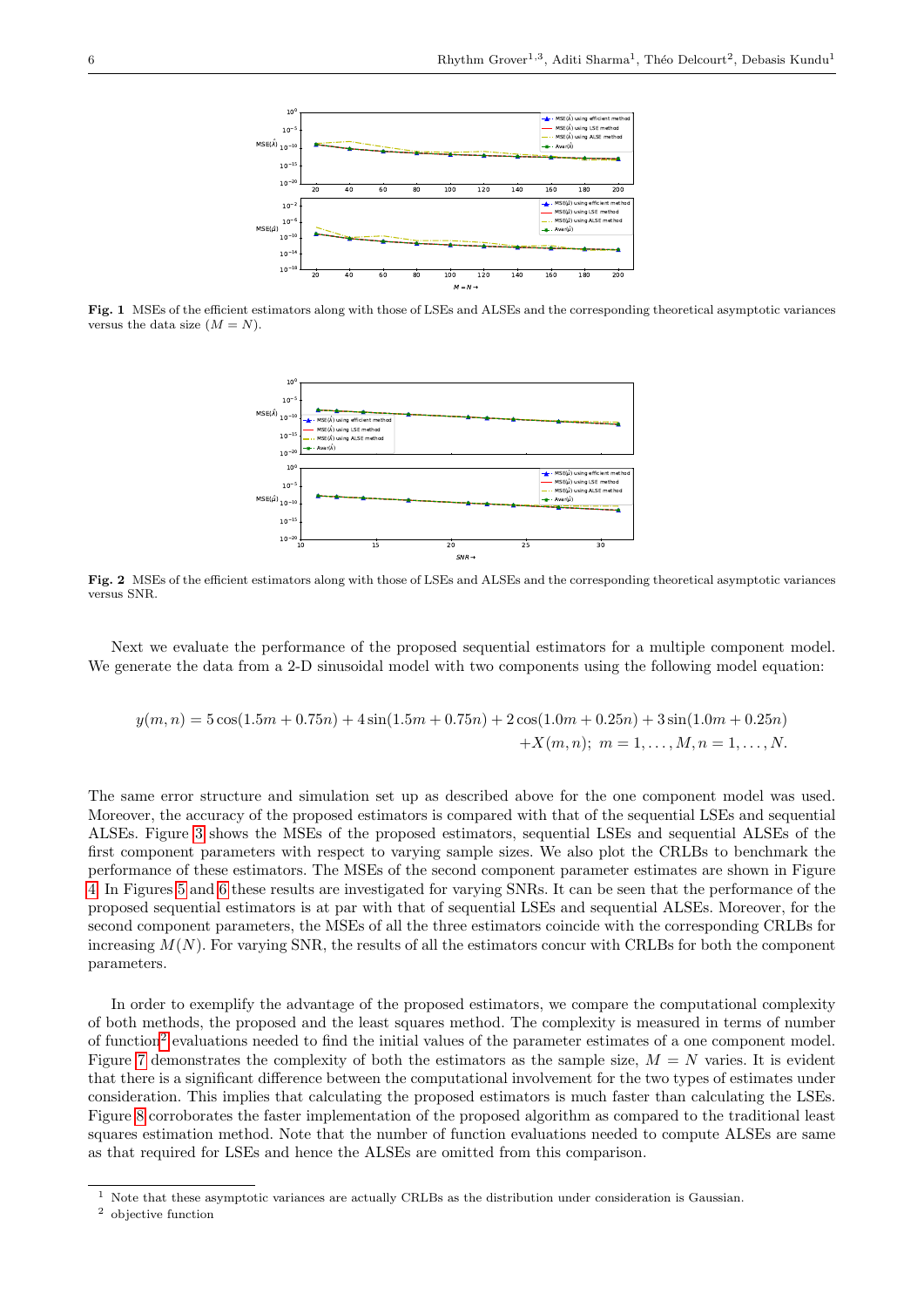

<span id="page-6-0"></span>Fig. 3 MSEs of the sequential efficient estimators along with those of sequential LSEs and sequential ALSEs and the corresponding theoretical asymptotic variances versus the data size  $(M = N)$ .



<span id="page-6-1"></span>Fig. 4 MSEs of the sequential efficient estimators along with those of sequential LSEs and sequential ALSEs and the corresponding theoretical asymptotic variances versus the data size  $(M = N)$ .



<span id="page-6-2"></span>Fig. 5 MSEs of the sequential efficient estimators along with those of sequential LSEs and sequential ALSEs and the corresponding theoretical asymptotic variances versus SNR.



<span id="page-6-3"></span>Fig. 6 MSEs of the sequential efficient estimators along with those of sequential LSEs and sequential ALSEs and the corresponding theoretical asymptotic variances versus SNR.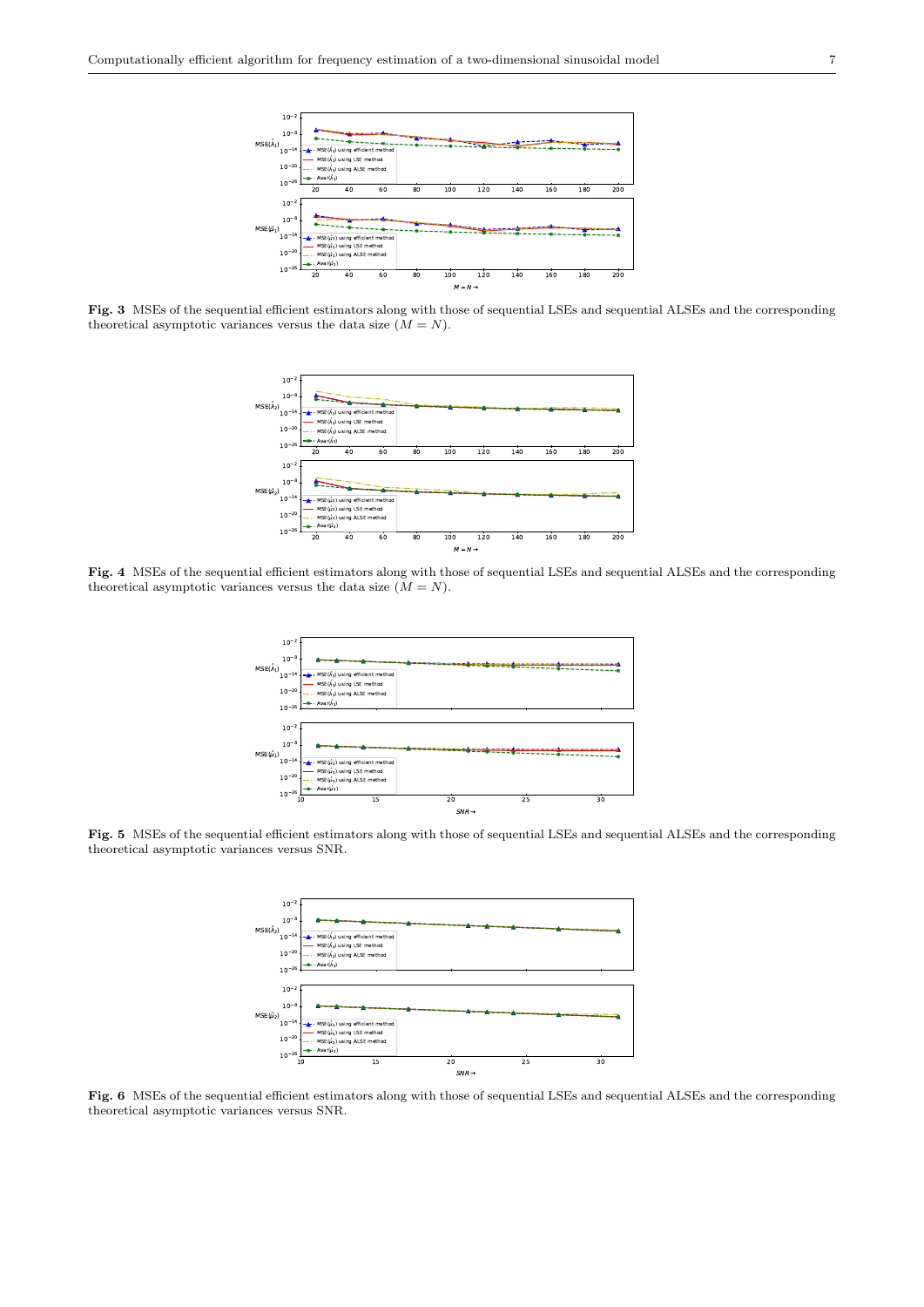

<span id="page-7-2"></span>Fig. 7 Comparison of computational complexity involved in the proposed efficient method and the least squares estimation method.



<span id="page-7-3"></span>Fig. 8 Comparison of time taken for computation of proposed efficient estimators and the least squares estimators.

## <span id="page-7-0"></span>5 Conclusion

In this paper, we have proposed a novel method of estimation of the frequencies of a 2-D sinusoidal model. Although the LSEs have optimal statistical properties, due to considerable computation burden finding them is practically infeasible. The proposed method reduces this burden of computability to a great extent and provides efficient estimators with accuracy on an equal footing with that of the LSEs. Statistical analysis of the proposed estimators show that they are strongly consistent and asymptotically equivalent to the corresponding LSEs. Simulation experiments demonstrate the ability of the approach to estimate the frequencies accurately. These results are presented in comparison with the LSEs as well as in comparison to the CRLBs and the performance is at par with both.

#### <span id="page-7-1"></span>A Proof of consistency of proposed estimators of Model [\(2\)](#page-1-0)

We need the following lemma to prove Theorem [1](#page-2-3) (a):

**Lemma 1** Consider the set  $S_c = {\mu : |\mu - \mu^0| \geq c}$ . If for any  $c > 0$ ,

<span id="page-7-4"></span>
$$
\liminf_{\mu \in S_c} \frac{1}{MN} \bigg[ R^{(1)}_{MN}(\mu) - R^{(1)}_{MN}(\mu^0) \bigg] > 0 \ a.s.,
$$

then  $\hat{\mu}$  is a strongly consistent estimator of  $\mu^0$ .

Proof This proof follows along the same lines as that of Lemma 1 of Wu [\[4\]](#page-14-8).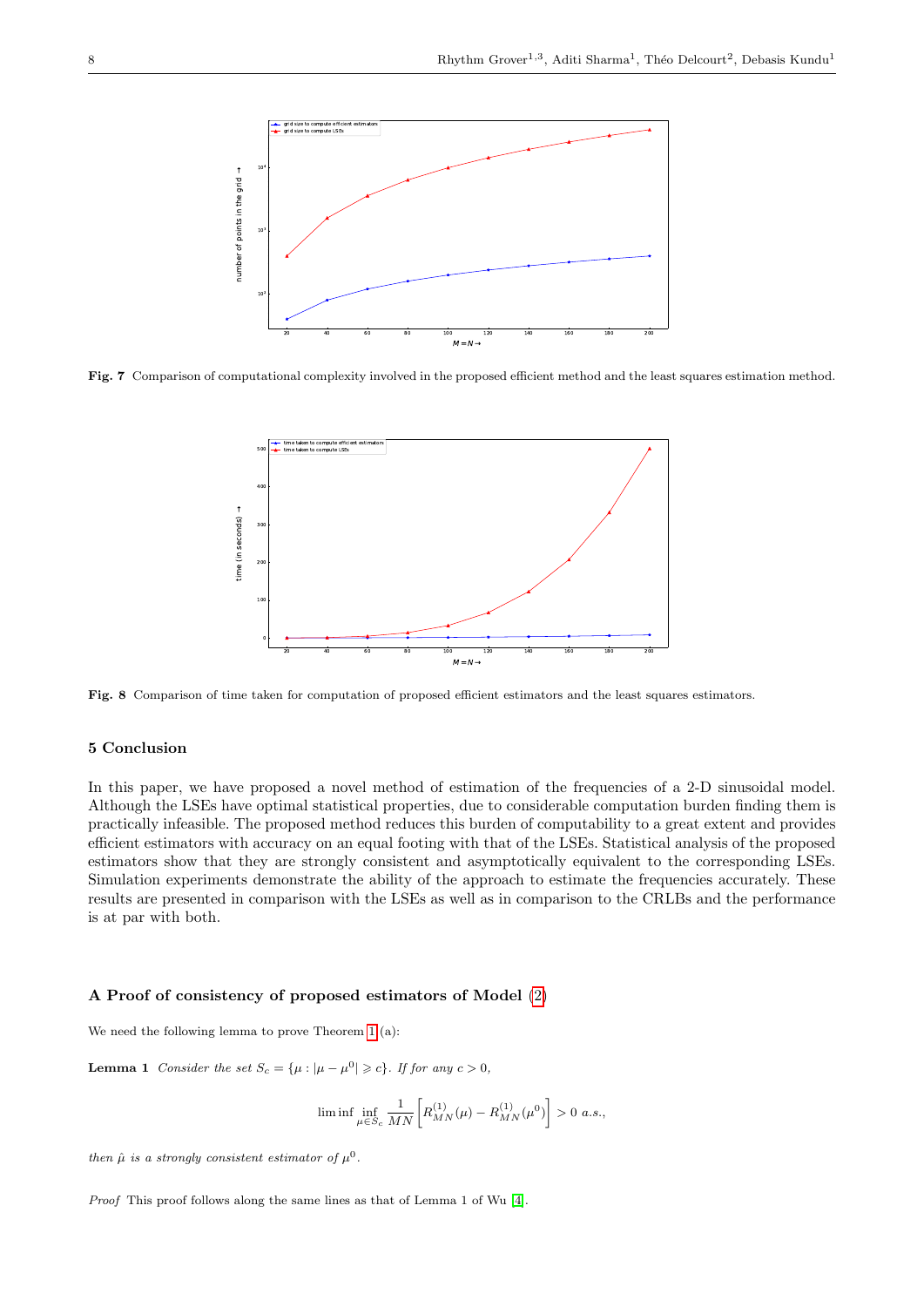Proof of Theorem [1\(](#page-2-3)a). Consider

$$
\begin{split} &\liminf\inf\limits_{\mu\in S_c}\inf\limits_{\overline{MN}}\left[R^{(1)}_{MN}(\mu)-R^{(1)}_{MN}(\mu^0)\right]\\ &=\liminf\limits_{\mu\in S_c}\inf\limits_{\overline{MN}}\left[\sum\limits_{n_0=1}^N R_M(\mu,n_0)-\sum\limits_{n_0=1}^N R_M(\mu^0,n_0)\right]\\ &=\liminf\limits_{\mu\in S_c}\inf\limits_{\overline{MN}}\left[\sum\limits_{n_0=1}^N Q_M(\hat A^{(1)}(n_0),\hat B^{(1)}(n_0),\mu)-\sum\limits_{n_0=1}^N Q_M(\hat A^{(1)}(n_0),\hat B^{(1)}(n_0),\mu^0)\right]\\ &\geqslant \liminf\limits_{\mu\in S_c}\inf\limits_{\overline{MN}}\left[\sum\limits_{n_0=1}^N Q_M(\hat A^{(1)}(n_0),\hat B^{(1)}(n_0),\mu)-\sum\limits_{n_0=1}^N Q_M(A^0(n_0),B^0(n_0),\mu^0)\right]\\ &\geqslant \liminf\limits_{(A(n_0),B(n_0),\mu)\in M_c^{n_0}}\frac{1}{MN}\bigg[\sum\limits_{n_0=1}^N Q_M(A(n_0),B(n_0),\mu)-\sum\limits_{n_0=1}^N Q_M(A^0(n_0),B^0(n_0),\mu^0)\bigg] \end{split}
$$

The set  $M_c^{n_0} = \{(A(n_0), B(n_0), \mu) : |A(n_0) - A^0(n_0)| \geq c \text{ or } |B(n_0) - B^0(n_0)| \geq c \text{ or } |\mu - \mu^0| \geq c\}$ . Clearly,  $S_c \subset M_c^{n_0} \forall n_0 =$  $1, \ldots, N$ . Also,

$$
\liminf_{(A(n_0), B(n_0), \mu) \in M_c^{n_0}} \frac{1}{MN} \bigg[ \sum_{n_0=1}^N Q_M(A(n_0), B(n_0), \mu) - \sum_{n_0=1}^N Q_M(A^0(n_0), B^0(n_0), \mu^0) \bigg]
$$
  
\n
$$
\geq \frac{1}{N} \sum_{n_0=1}^N \liminf_{(A(n_0), B(n_0), \mu) \in M_c^{n_0}} \frac{1}{M} \bigg[ Q_M(A(n_0), B(n_0), \mu) - Q_M(A^0(n_0), B^0(n_0), \mu^0) \bigg]
$$

Using the following result, which follows from the proof of Theorem 4.1 of Kundu and Nandi [\[25\]](#page-15-15):

$$
\forall n_0 = 1,..., N,
$$
  
\n
$$
\liminf_{(A(n_0), B(n_0), \mu) \in M_c^{n_0}} \frac{1}{M} \bigg[ Q_M(A(n_0), B(n_0), \mu) - Q_M(A^0(n_0), B^0(n_0), \mu^0) \bigg] > 0
$$

we get:

$$
\liminf \inf_{\mu \in S_c} \frac{1}{M N} \bigg[ R^{(1)}_{MN}(\mu) - R^{(1)}_{MN}(\mu^0) \bigg] > 0.
$$

Therefore, by Lemma [1,](#page-7-4)  $\hat{\mu} \stackrel{a.s.}{\longrightarrow} \mu^0$  as  $M \to \infty$ . Following similar pattern, one can show that  $\hat{\lambda} \stackrel{a.s.}{\longrightarrow} \lambda^0$  as  $N \to \infty$ , which proves part (b) of the theorem.  $\Box$ 

# <span id="page-8-0"></span>B Proof of asymptotic normality of proposed estimators of Model [\(2\)](#page-1-0)

*Proof of* Theorem [2\(](#page-2-4)a). Let us denote  $R_{MN}^{(1)}$  $\mu'(\mu)$  as the first derivative and  $R_{MN}^{(1)}$  $\mu''(\mu)$  as the second derivative of the function  $R^{(1)}_{MN}(\mu).$ 

Using Taylor series, we expand  $R_{MN}^{(1)}$  $\hat{\mu}$  ( $\hat{\mu}$ ) around the point  $\mu^0$  and get:

$$
{R^{(1)}_{MN}}'(\hat{\mu})-{R^{(1)}_{MN}}'(\mu^0)=(\hat{\mu}-\mu^0){R^{(1)}_{MN}}''(\bar{\mu}),
$$

where  $\bar{\mu}$  is a point between  $\hat{\mu}$  and  $\mu^0$ . Since  $R_{MN}^{(1)}$  $\hat{p}(\hat{\mu}) = 0$ , the above equation can be rewritten as:

$$
\hat{\mu} - \mu^{0} = -R_{MN}^{(1)''}(\mu^{0})[R_{MN}^{(1)'''}(\bar{\mu})]^{-1},
$$

<span id="page-8-1"></span>Multiplying both sides of the above equation by  $M^{3/2}N^{1/2}$ , we get:

$$
M^{3/2}N^{1/2}(\hat{\mu} - \mu^0) = -M^{-3/2}N^{-1/2}R_{MN}^{(1)'}(\mu^0)[M^{-3}N^{-1}R_{MN}^{(1)''}(\bar{\mu})]^{-1},\tag{3}
$$

We compute the left hand side of the above equation below. Consider

$$
\frac{1}{M^{3/2}N^{1/2}}R_{MN}^{(1)'}(\mu^{0}) = \frac{1}{M^{3/2}N^{1/2}}\sum_{n_{0}=1}^{N}\frac{\partial R_{M}(\mu, n_{0})}{\partial \mu}
$$

$$
= \frac{1}{N^{1/2}}\sum_{n_{0}=1}^{N}\left\{\frac{2}{M^{3/2}}\sum_{m=1}^{M}m\left(y(m, n_{0}) - \hat{A}(n_{0})\cos(\mu^{0}m) - \hat{B}(n_{0})\sin(\mu^{0}m)\right)\right\}
$$

$$
\times \left(\hat{A}(n_{0})\sin(\mu_{0}m) - \hat{B}(n_{0})\cos(\mu^{0}m)\right)\right\}
$$

$$
= \frac{1}{N^{1/2}}\sum_{n_{0}=1}^{N}\left\{\frac{2}{M^{3/2}}\sum_{m=1}^{M}mX(m, n_{0})\left(\hat{A}(n_{0})\sin(\mu_{0}m) - \hat{B}(n_{0})\cos(\mu^{0}m)\right)\right\} + o(1).
$$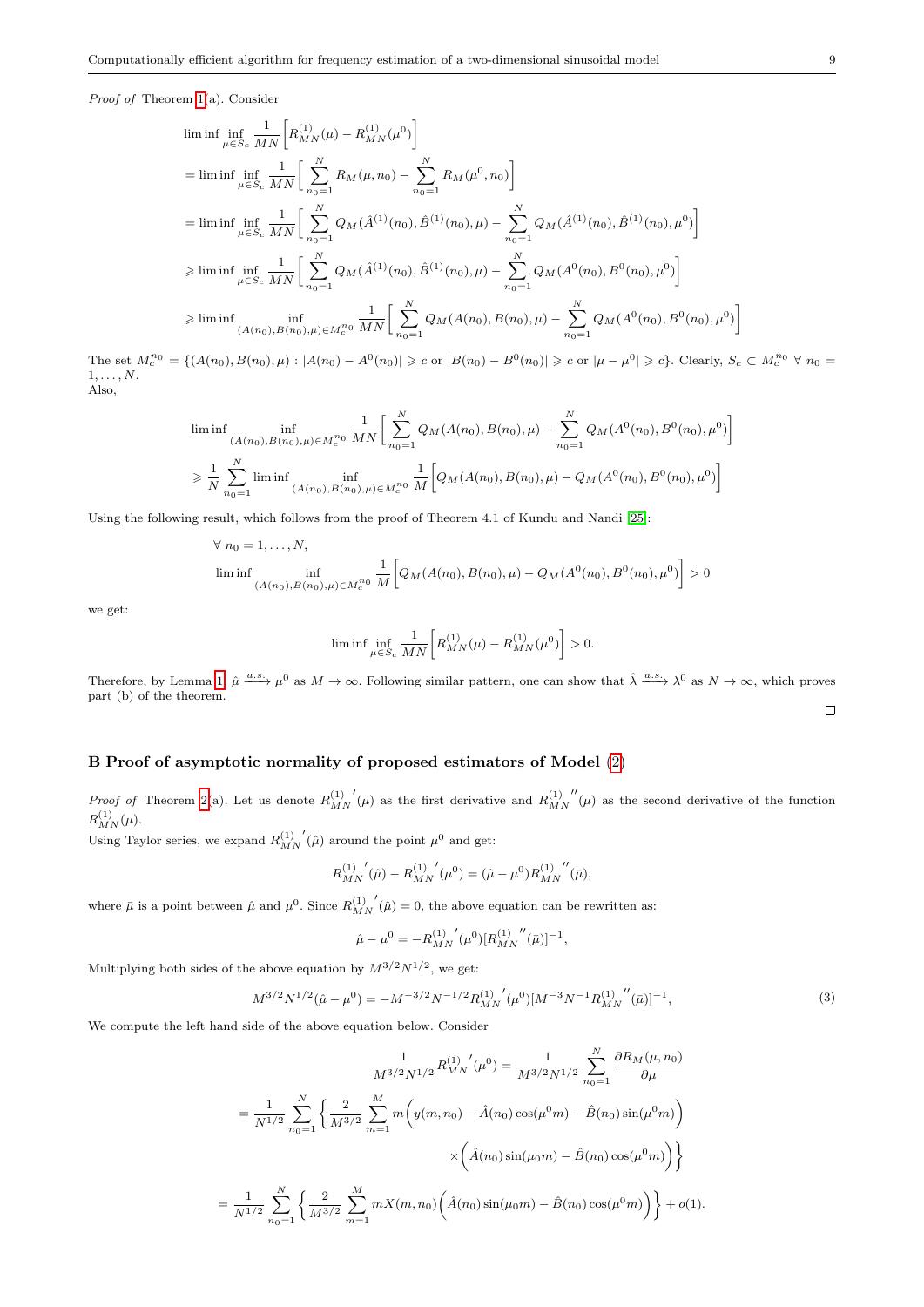<span id="page-9-1"></span>The last equality is obtained using the following results:

$$
\hat{A}(n_0) - A^0(n_0) = o(1), \n\hat{B}(n_0) - B^0(n_0) = o(1),
$$
\n(4)

where  $o(1)$  denotes a function f that goes to zero almost surely as  $M \to \infty$  for each  $n_0 \in \{1, \ldots, N\}$ . These results follow from proof of Theorem 2 of Prasad et al. [\[21\]](#page-15-16). Now using Central Limit Theorem (CLT) of the stochastic processes (Fuller [\[22\]](#page-15-17)),

$$
\frac{2}{M^{3/2}} \sum_{m=1}^{M} mX(m, n_0) \left( \hat{A}(n_0) \sin(\mu_0 m) - \hat{B}(n_0) \cos(\mu^0 m) \right)
$$

$$
\xrightarrow{d} \mathcal{N}(0, 4\sigma^2 \left( \frac{A^0 (n_0)^2 + B^0 (n_0)^2}{6} \right)),
$$

<span id="page-9-2"></span>as  $M \to \infty$  and  $\forall n_0 \in \{1, ..., N\}$ . This implies that

$$
\frac{1}{M^{3/2}N^{1/2}}R_{MN}^{(1)'}(\mu^0) \xrightarrow{d} \mathcal{N}(0, 4\sigma^2 \left(\frac{A^{0^2} + B^{0^2}}{6}\right)) \text{ as } \min\{M, N\} \to \infty.
$$
 (5)

Since  $\lim_{M,N\to\infty} R^{(1)}_{MN}$  $^{\prime\prime}(\bar{\mu}) = \lim_{M,N \to \infty} R_{MN}^{(1)}$  $\mu^{(0)}(\mu^{0}),$  we next compute the second derivative:

$$
\frac{1}{M^3 N} \frac{\partial^2 R_{MN}^{(1)}(m u^0)}{\partial \mu^2} = \frac{1}{N} \sum_{n_0=1}^N \frac{1}{M^3} \frac{\partial^2 R_M(m u^0, n_0)}{\partial \mu^2}
$$

With some routine calculations and the following results:

$$
\lim_{M \to \infty} \frac{1}{M^3} \sum_{m=1}^{M} m^2 \cos^2(\alpha m) = \frac{1}{6},
$$
  
\n
$$
\lim_{M \to \infty} \frac{1}{M^3} \sum_{m=1}^{M} m^2 \sin^2(\alpha m) = \frac{1}{6},
$$
  
\n
$$
\lim_{M \to \infty} \frac{1}{M^3} \sum_{m=1}^{M} m^2 \sin(\alpha m) \cos(\alpha m) = 0,
$$
  
\n
$$
\lim_{M \to \infty} \frac{1}{M^3} \sum_{m=1}^{M} m^2 X(m) \cos(\alpha m) = 0,
$$
  
\n
$$
\lim_{M \to \infty} \frac{1}{M^3} \sum_{m=1}^{M} m^2 X(m) \sin(\alpha m) = 0,
$$

and [\(4\)](#page-9-1), we get:

<span id="page-9-3"></span>
$$
\lim_{M,N \to \infty} \frac{1}{M^3 N} R_{MN}^{(1)''}(\mu^0) = 2 \left( \frac{A^{0^2} + B^{0^2}}{6} \right)
$$
\n(6)

Using the limits in [\(5\)](#page-9-2) and [\(6\)](#page-9-3) in [\(3\)](#page-8-1), we get the desired result, that is,

$$
M^{3/2}N^{1/2}(\hat{\mu} - \mu^0) \xrightarrow{d} \mathcal{N}(0, \frac{6\sigma^2}{A^{0.2} + B^{0.2}}).
$$

Similarly, part (b) of Theorem [2](#page-2-4) can be proved.

## <span id="page-9-0"></span>C Proof of consistency of proposed estimators of Model [\(1\)](#page-0-0)

To prove Theorem [3,](#page-3-2) we need the following lemmas:

**Lemma 2** Consider the set  $S_c^1 = {\mu_1 : |\mu_1 - \mu_1^0| \geq c}$ . If for any  $c > 0$ ,

$$
\liminf \inf_{\mu_1 \in S_c^1} \frac{1}{M N} \bigg[ R_{1,MN}^{(1)}(\mu_1) - R_{1,MN}^{(1)}(\mu_1^0) \bigg] > 0 \text{ a.s.}
$$

then  $\hat{\mu}_1 \xrightarrow{a.s.} \mu_1^0$  as  $M \to \infty$ .

Proof This proof follows along the same lineas as that of Lemma 1 of Wu [\[4\]](#page-14-8).

**Lemma [3](#page-3-0)** If assumptions [1,](#page-2-1) 3 and  $4$  are satisfied, then

$$
M(\hat{\mu}_1 - \mu_1^0) \xrightarrow{a.s.} 0 \text{ as } M \to \infty.
$$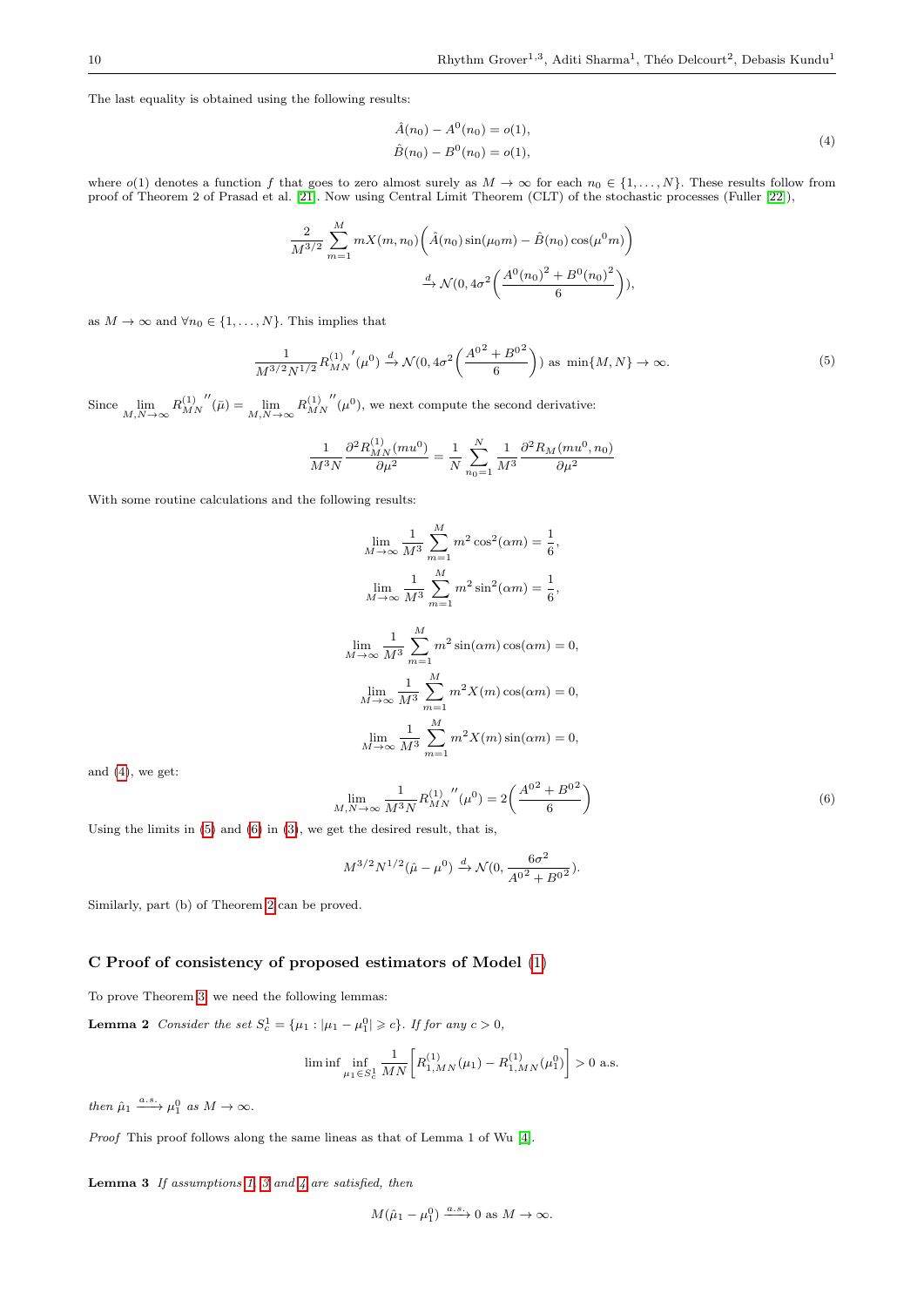We expand the function  $R_{1,MN}^{(1)}$  $\dot{\left( \hat{\mu}_1 \right)}$  around the point  $\mu_1^0$  using Taylor series expansion as follows:

$$
{R_{1,MN}^{(1)}}'(\hat{\mu}_1) - {R_{1,MN}^{(1)}}'(\mu_1^0) = (\hat{\mu}_1 - \mu_1^0) {R_{1,MN}^{(1)}}''(\bar{\mu}_1),
$$

where  $\bar{\mu}_1$  is a point between  $\hat{\mu}_1$  and  $\mu_1^0$ . Since,  $R_{1,MN}^{(1)}$  $(\hat{\mu}_1) = 0$ , therefore

$$
- R_{1,MN}^{(1)}(\mu_1^0) = (\hat{\mu}_1 - \mu_1^0) R_{1,MN}^{(1)}''(\bar{\mu}_1)
$$
  
\n
$$
\Rightarrow (\hat{\mu}_1 - \mu_1^0) = -R_{1,MN}^{(1)}'(\mu_1^0) [R_{1,MN}^{(1)}''(\bar{\mu}_1)]^{-1}
$$
  
\n
$$
\Rightarrow M^{3/2} N^{1/2}(\hat{\mu}_1 - \mu_1^0) = -M^{-3/2} N^{-1/2} R_{1,MN}^{(1)}'(\mu_1^0)
$$
  
\n
$$
\times [M^{-3/2} N^{-1/2} R_{1,MN}^{(1)}''(\bar{\mu}_1) M^{-3/2} N^{-1/2}]^{-1}
$$
\n(7)

<span id="page-10-1"></span>Multiplying both sides by  $\frac{1}{\sqrt{MN}}$ , we have:

<span id="page-10-0"></span>
$$
M(\hat{\mu}_1 - \mu_1^0) = -M^{-2}N^{-1}R_{1,MN}^{(1)''}(\mu_1^0)[M^{-3}N^{-1}R_{1,MN}^{(1)'''}(\bar{\mu}_1)]^{-1}.
$$
\n(8)

Now we will compute the limits of both the components of the right hand side of the above equation. We have:

$$
R_{1,MN}^{(1)}(\mu_1) = \sum_{n_0=1}^{N} R_{1,M}(\mu_1, n_0)
$$

where

$$
R_{1,M}(\mu_1,n_0) = \sum_{m=1}^{M} \left( y(m,n_0) - \hat{A}_1^{(1)}(n_0) \cos(\mu_1 m) - \hat{B}_1^{(1)}(n_0) \sin(\mu_1 m) \right)^2
$$

Now let us compute the first derivative:

$$
\frac{\partial R_{1,MN}^{(1)}(\mu_{1})}{\partial \mu_{1}} = \sum_{n_{0}=1}^{N} \frac{\partial R_{1,M}(\mu_{1},n_{0})}{\partial \mu_{1}}
$$

$$
= \sum_{n_{0}=1}^{N} \left\{ 2 \sum_{m=1}^{M} m \bigg( y(m,n_{0}) - \hat{A}_{1}^{(1)}(n_{0}) \cos(\mu_{1}m) - \hat{B}_{1}^{(1)}(n_{0}) \sin(\mu_{1}m) \bigg) \right\}
$$

$$
\times \left( \hat{A}_{1}^{(1)}(n_{0}) \sin(\mu_{1}m) \right) - \hat{B}_{1}^{(1)}(n_{0}) \cos(\mu_{1}m) \bigg) \right\}
$$

$$
= \sum_{n_{0}=1}^{N} \left\{ 2 \sum_{m=1}^{M} m \bigg( \sum_{k=1}^{p} A_{k}^{0}(n_{0}) \cos(\mu_{k}^{0}m) + B_{k}^{0}(n_{0}) \sin(\mu_{k}^{0}m) + X(m,n_{0}) - \hat{A}_{1}^{(1)}(n_{0}) \cos(\mu_{1}m) - \hat{B}_{1}^{(1)}(n_{0}) \sin(\mu_{1}m) \bigg) \times \left( \hat{A}_{1}^{(1)}(n_{0}) \sin(\mu_{1}m) \right) - \hat{B}_{1}^{(1)}(n_{0}) \cos(\mu_{1}m) \right\}
$$

At  $\mu_1 = \mu_1^0$ ,

$$
\frac{\partial R_{1,MN}^{(1)}(\mu_1)}{\partial \mu_1} = \sum_{n_0=1}^{N} \left\{ 2 \sum_{m=1}^{M} m \bigg( (A_1^0(n_0) - \hat{A}_1^{(1)}(n_0)) \cos(\mu_1^0 m) + (B_1^0(n_0) - \hat{B}_1^{(1)}(n_0)) \sin(\mu_1^0 m) + \sum_{k=2}^{p} A_k^0(n_0) \cos(\mu_k^0 m) + B_k^0(n_0) \sin(\mu_k^0 m) + X(m, n_0) \bigg) \right\}
$$

$$
\times \left( \hat{A}_1^{(1)}(n_0) \sin(\mu_1^0 m) - \hat{B}_1^{(1)}(n_0) \cos(\mu_1^0 m) \right) \right\}
$$

Since for  $\alpha \in (0, \pi)$ ,

$$
\lim_{M \to \infty} \frac{1}{M^2} \sum_{m=1}^{M} m \cos^2(\alpha m) = \frac{1}{4},
$$
  

$$
\lim_{M \to \infty} \frac{1}{M^2} \sum_{m=1}^{M} m \sin^2(\alpha m) = \frac{1}{4},
$$
  

$$
\lim_{M \to \infty} \frac{1}{M^2} \sum_{m=1}^{M} m \sin(\alpha m) \cos(\alpha m) = 0,
$$
  

$$
\lim_{M \to \infty} \frac{1}{M^2} \sum_{m=1}^{M} mX(m) \cos(\alpha m) = 0,
$$
  

$$
\lim_{M \to \infty} \frac{1}{M^2} \sum_{m=1}^{M} mX(m) \sin(\alpha m) = 0,
$$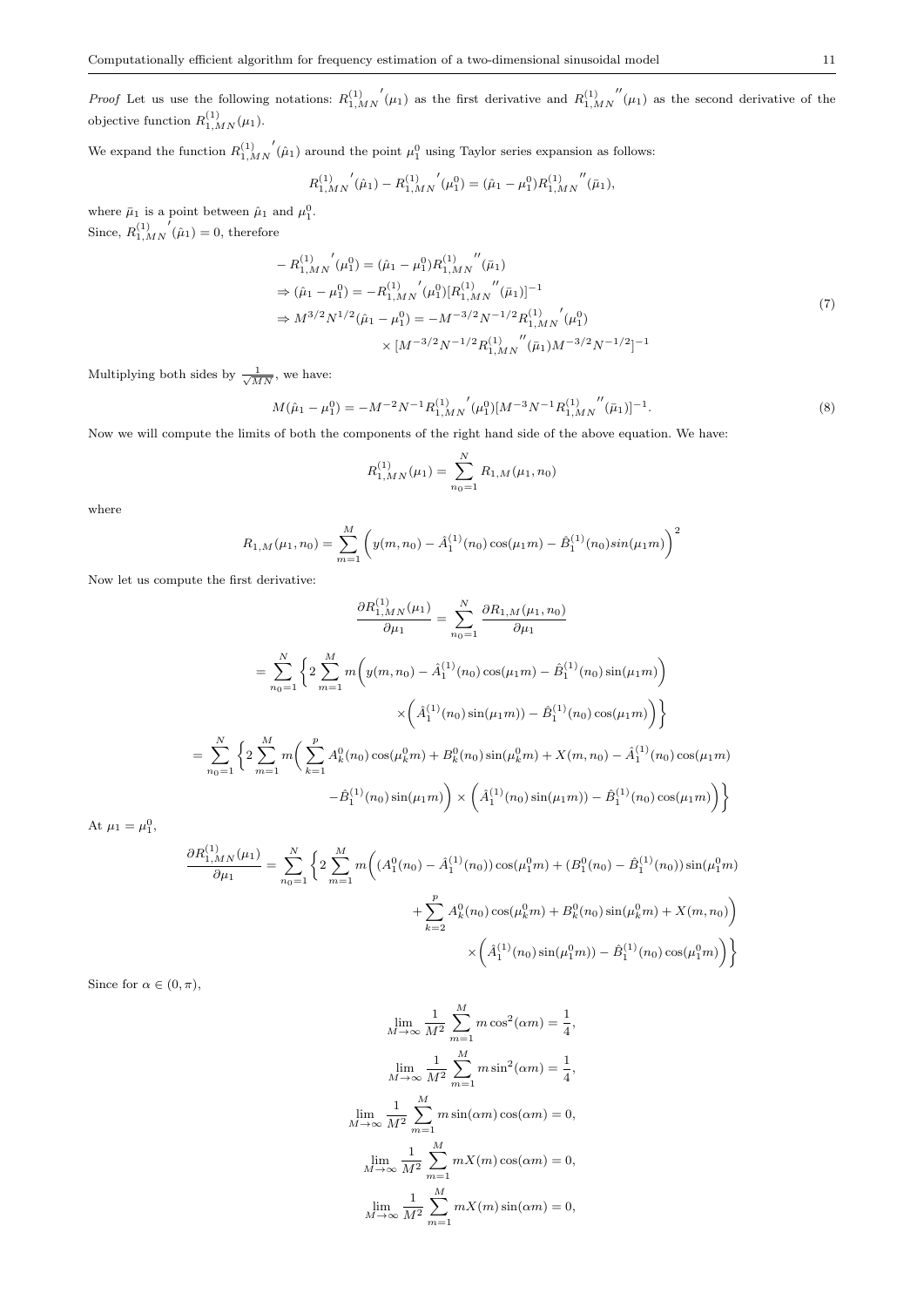$\sigma'(\mu_1^0) = 0$  (9)

and for  $\alpha \neq \beta, \, \alpha, \beta \in (0, \pi),$ 

$$
\lim_{M \to \infty} \frac{1}{M^2} \sum_{m=1}^{M} m \cos(\alpha m) \cos(\beta m) = 0,
$$
  

$$
\lim_{M \to \infty} \frac{1}{M^2} \sum_{m=1}^{M} m \cos(\alpha m) \sin(\beta m) = 0,
$$
  

$$
\lim_{M \to \infty} \frac{1}{M^2} \sum_{m=1}^{M} m \sin(\alpha m) \sin(\beta m) = 0,
$$

and  $\forall n_0 = 1, \ldots, N$ 

$$
\hat{A}_1^{(1)}(n_0) \xrightarrow{a.s.} A_1^0(n_0) \text{ as } M \to \infty,
$$
  

$$
\hat{B}_1^{(1)}(n_0) \xrightarrow{a.s.} B_1^0(n_0) \text{ as } M \to \infty,
$$

1  $\frac{1}{M^2N}R_{1,MN}^{(1)}$ 

<span id="page-11-0"></span> $\lim_{M\to\infty}$ 

thus, we have,

Now we compute the second derivative

$$
\frac{\partial^2 R_{1,MN}^{(1)}(\mu_1^0)}{\partial \mu_1^2} = \sum_{n_0=1}^N \frac{\partial^2 R_{1,M}(\mu_1, n_0)}{\partial \mu_1^2}
$$

$$
= \sum_{n_0=1}^N \left\{ 2 \sum_{m=1}^M m^2 \left( y(m, n_0) - \hat{A}_1^{(1)}(n_0) \cos(\mu_1^0 m) - \hat{B}_1^{(1)}(n_0) \sin(\mu_1^0 m) \right) \times \left( \hat{A}_1^{(1)}(n_0) \cos(\mu_1^0 m) + \hat{B}_1^{(1)}(n_0) \sin(\mu_1^0 m) \right) + 2 \sum_{m=1}^M m^2 \left( \hat{A}_1^{(1)}(n_0) \sin(\mu_1^0 m) - \hat{B}_1^{(1)}(n_0) \cos(\mu_1^0 m) \right)^2 \right\}
$$

Using the model equation:

$$
y(m, n_0) = \sum_{k=1}^{p} A_k(n_0) \cos(\mu_k^0 m) + B_k(n_0) \sin(\mu_k^0 m) + X(m, n_0)
$$

and the following results:  $\forall \alpha, \beta \in (0, \pi), \alpha \neq \beta$ 

$$
\lim_{M \to \infty} \frac{1}{M^3} \sum_{m=1}^{M} m^2 \cos^2(\alpha m) = \frac{1}{6},
$$
  
\n
$$
\lim_{M \to \infty} \frac{1}{M^3} \sum_{m=1}^{M} m^2 \sin^2(\alpha m) = \frac{1}{6},
$$
  
\n
$$
\lim_{M \to \infty} \frac{1}{M^3} \sum_{m=1}^{M} m^2 \sin(\alpha m) \cos(\alpha m) = 0,
$$
  
\n
$$
\lim_{M \to \infty} \frac{1}{M^3} \sum_{m=1}^{M} m^2 X(m) \cos(\alpha m) = 0,
$$
  
\n
$$
\lim_{M \to \infty} \frac{1}{M^3} \sum_{m=1}^{M} m^2 X(m) \sin(\alpha m) = 0,
$$
  
\n
$$
\lim_{M \to \infty} \frac{1}{M^3} \sum_{m=1}^{M} m^2 \cos(\alpha m) \cos(\beta m) = 0,
$$
  
\n
$$
\lim_{M \to \infty} \frac{1}{M^3} \sum_{m=1}^{M} m^2 \cos(\alpha m) \sin(\beta m) = 0,
$$
  
\n
$$
\lim_{M \to \infty} \frac{1}{M^3} \sum_{m=1}^{M} m^2 \sin(\alpha m) \sin(\beta m) = 0,
$$

and  $\forall n_0 = 1, \ldots, N$ 

$$
\hat{A}_1^{(1)}(n_0) \xrightarrow{a.s.} A_1^0(n_0) \text{ as } M \to \infty,
$$
  

$$
\hat{B}_1^{(1)}(n_0) \xrightarrow{a.s.} B_1^0(n_0) \text{ as } M \to \infty,
$$

we get:

<span id="page-11-1"></span>
$$
\lim_{M \to \infty} \frac{1}{M^3 N} \frac{\partial^2 R_{1,MN}^{(1)}(\mu_1^0)}{\partial \mu_1^2} = \frac{1}{N} \sum_{n_0=1}^N \frac{A_1^{0^2}(n_0) + B_1^{0^2}(n_0)}{3} \tag{10}
$$

Substituting the limits obtained in [\(9\)](#page-11-0) and [\(10\)](#page-11-1) in [\(8\)](#page-10-0), we get the desired result, that is  $M(\hat{\mu}_1 - \mu_1^0) \xrightarrow{a.s.} 0$  as  $M \to \infty$ .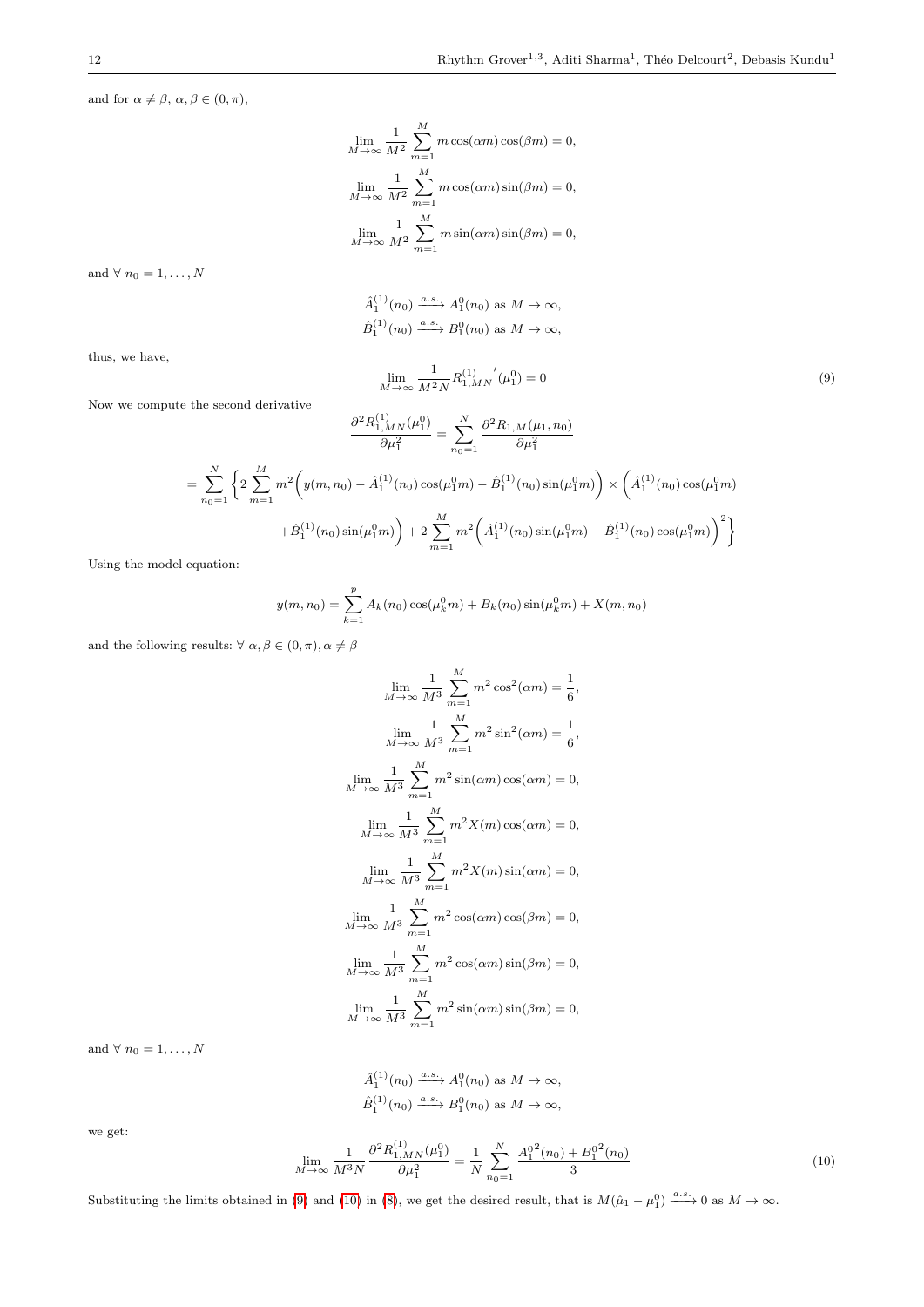Proof of Theorem [3](#page-3-2) (a) Consider the difference:

$$
\begin{split} &\liminf_{\mu_{1}\in S_{c}^{1}}\frac{1}{MN}\bigg[R_{1,MN}^{(1)}(\mu_{1})-R_{1,MN}^{(1)}(\mu_{1}^{0})\bigg]\\ &=\liminf_{\mu_{1}\in S_{c}^{1}}\frac{1}{MN}\bigg[\sum_{n_{0}=1}^{N}R_{1,M}(\mu_{1},n_{0})-\sum_{n_{0}=1}^{N}R_{1,M}(\mu_{1}^{0},n_{0})\bigg]\\ &=\liminf_{\mu_{1}\in S_{c}^{1}}\frac{1}{MN}\bigg[\sum_{n_{0}=1}^{N}Q_{1,M}(\hat{A}_{1}(n_{0}),\hat{B}_{1}(n_{0}),\mu_{1})-\sum_{n_{0}=1}^{N}Q_{1,M}(\hat{A}_{1}(n_{0}),\hat{B}_{1}(n_{0}),\mu_{1}^{0})\bigg]\\ &\geqslant\liminf_{\mu_{1}\in S_{c}^{1}}\frac{1}{MN}\bigg[\sum_{n_{0}=1}^{N}Q_{1,M}(\hat{A}_{1}(n_{0}),\hat{B}_{1}(n_{0}),\mu_{1})-\sum_{n_{0}=1}^{N}Q_{1,M}(A_{1}^{0}(n_{0}),B_{1}^{0}(n_{0}),\mu_{1}^{0})\bigg]\\ &\geqslant\liminf_{(A_{1}(n_{0}),B_{1}(n_{0}),\mu_{1})\in M_{c}^{1,n_{0}}}\frac{1}{MN}\bigg[\sum_{n_{0}=1}^{N}Q_{1,M}(A_{1}(n_{0}),B_{1}(n_{0}),\mu_{1})-\sum_{n_{0}=1}^{N}Q_{1,M}(A_{1}^{0}(n_{0}),B_{1}^{0}(n_{0}),\mu_{1}^{0})\bigg]\\ &\geqslant\frac{1}{N}\sum_{n_{0}=1}^{N}\liminf_{(A_{1}(n_{0}),B_{1}(n_{0}),\mu_{1})\in M_{c}^{1,n_{0}}}\frac{1}{M}\bigg[Q_{1,M}(A_{1}(n_{0}),B_{1}(n_{0}),\mu_{1})-Q_{1,M}(A_{1}^{0}(n_{0}),B_{1}^{0}(n_{0}),\mu_{1}^{0})\bigg]>0 \end{split}
$$

The last inequality follows from proof of Theorem 1 of Prasad et al. [\[21\]](#page-15-16). Now using Lemma [1,](#page-7-4) we have  $\hat{\mu}_1 \stackrel{a.s.}{\longrightarrow} \mu_1^0$  as  $M \to \infty$ . Similarly, one can show that  $\hat{\lambda}_1 \xrightarrow{a.s.} \lambda_1^0$  as  $N \to \infty$ . Also, from Theorem [4,](#page-4-1) we have:

$$
\hat{A}_1 \xrightarrow{a.s.} A_1^0 \text{ as } \min\{M, N\} \to \infty
$$
  

$$
\hat{B}_1 \xrightarrow{a.s.} B_1^0 \text{ as } \min\{M, N\} \to \infty
$$

<span id="page-12-0"></span>Thus, we have the following relationship between the first component of the model [1](#page-0-0) and its estimate:

$$
\hat{A}_1 \cos(\hat{\mu}_1 m + \hat{\lambda}_1 n) + \hat{B}_1 \sin(\hat{\mu}_1 m + \hat{\lambda}_1 n) \n= A_1^0 \cos(\mu_1^0 m + \lambda_1^0 n) + B_1^0 \sin(\mu_1^0 m + \lambda_1^0 n) + o(1),
$$
\n(11)

where a function f is  $o(1)$  if  $f \xrightarrow{a.s.} 0$  as  $\min\{M, N\} \to \infty$ . Now using this relationship [\(11\)](#page-12-0) and following the same arguments as for the proof of consistency of  $\hat{\mu}_1$  and  $\hat{\lambda}_1$ , one can extend the result for the frequencies' estimates of the second component and extend the result further for each  $k \leq p$ .  $\Box$ 

Proof of Theorem [4](#page-4-1) We first consider the following linear parameter estimators (see Step 3 of the sequential algorithm):

<span id="page-12-1"></span>
$$
\begin{pmatrix} \hat{A}_1 \\ \hat{B}_1 \end{pmatrix} = [\mathbf{W}^\top (\hat{\mu}_1, \hat{\lambda}_1) \mathbf{W} (\hat{\mu}_1, \hat{\lambda}_1)]^{-1} \mathbf{W}^\top (\hat{\mu}_1, \hat{\lambda}_1) \mathbf{Y}.
$$
\n(12)

where

$$
\mathbf{W}^{\top}(\hat{\mu}_1, \hat{\lambda}_1) \mathbf{W}(\hat{\mu}_1, \hat{\lambda}_1) = \begin{pmatrix} w_{11} & w_{12} \\ w_{21} & w_{22} \end{pmatrix}
$$

and

$$
w_{11} = \sum_{m=1}^{M} \sum_{n=1}^{N} \cos^{2}(\hat{\mu}_{1}m + \hat{\lambda}_{1}n)
$$

$$
w_{12} = w21 = \sum_{m=1}^{M} \sum_{n=1}^{N} \cos(\hat{\mu}_{1}m + \hat{\lambda}_{1}n) \sin(\hat{\mu}_{1}m + \hat{\lambda}_{1}n)
$$

$$
w_{22} = \sum_{m=1}^{M} \sum_{n=1}^{N} \sin^{2}(\hat{\mu}_{1}m + \hat{\lambda}_{1}n)
$$

Since

$$
\lim_{M,N \to \infty} \frac{1}{MN} \sum_{m=1}^{M} \sum_{n=1}^{N} \cos^2(\hat{\mu}_1 m + \hat{\lambda}_1 n) = \frac{1}{2},
$$
  

$$
\lim_{M,N \to \infty} \frac{1}{MN} \sum_{m=1}^{M} \sum_{n=1}^{N} \sin^2(\hat{\mu}_1 m + \hat{\lambda}_1 n) = \frac{1}{2},
$$
  

$$
\lim_{M \to \infty} \frac{1}{M} \sum_{m=1}^{M} \sum_{n=1}^{N} \cos(\hat{\mu}_1 m + \hat{\lambda}_1 n) \sin(\hat{\mu}_1 m + \hat{\lambda}_1 n) = 0.
$$

$$
\lim_{M,N\to\infty}\frac{1}{MN}\sum_{m=1}\sum_{n=1}\cos(\hat{\mu}_1m+\hat{\lambda}_1n)\sin(\hat{\mu}_1m+\hat{\lambda}_1n)=0,
$$

therefore,

$$
\lim_{M,N\to\infty} \mathbf{W}^\top(\hat{\mu}_1, \hat{\lambda}_1) \mathbf{W}(\hat{\mu}_1, \hat{\lambda}_1) = \frac{1}{2} \mathbf{I}_{2\times 2},
$$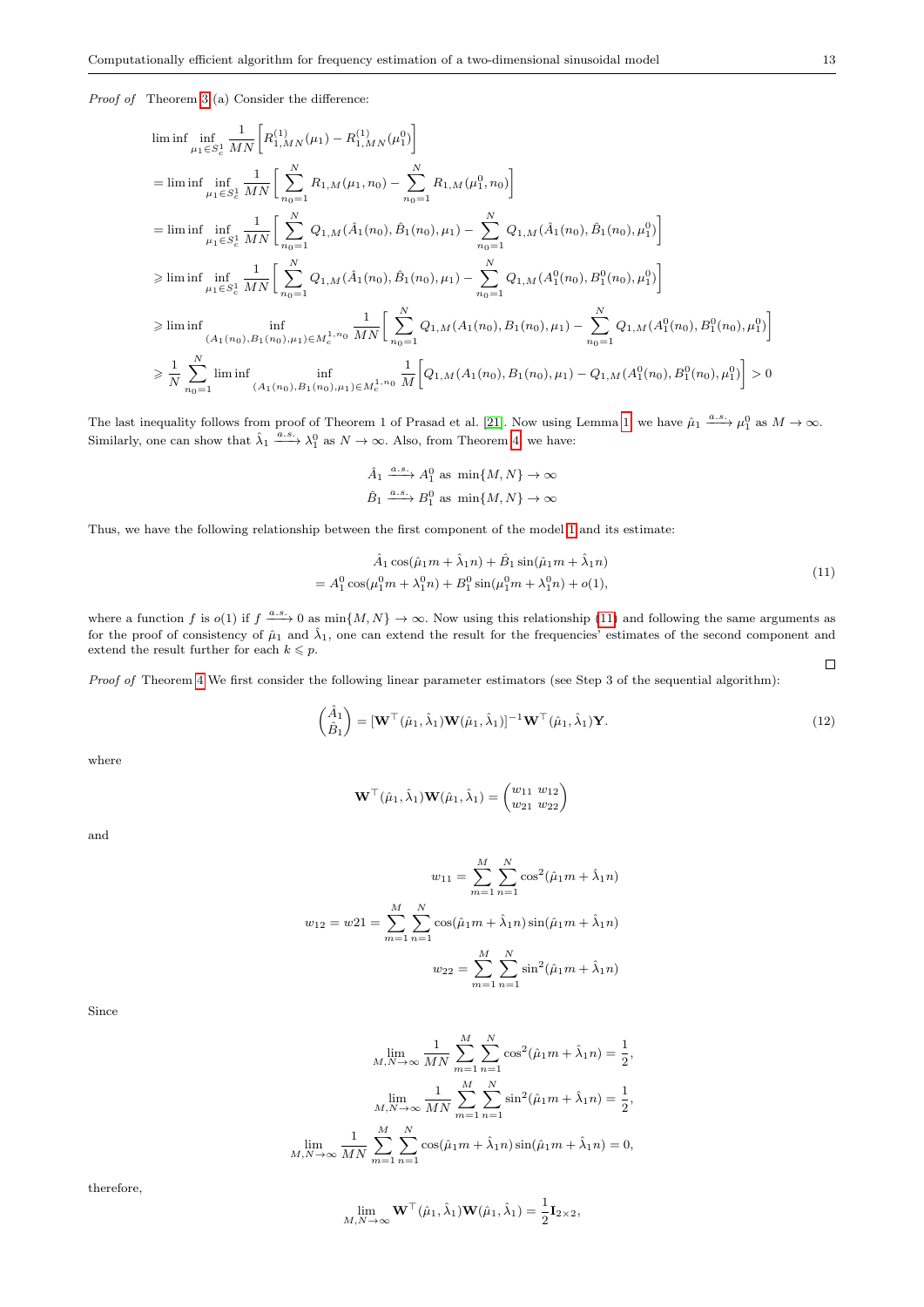where  $I_{2\times 2}$  is an identity matrix of order 2. Using this in [\(12\)](#page-12-1), we get:

$$
\begin{pmatrix}\n\hat{A}_1 \\
\hat{B}_1\n\end{pmatrix} = \frac{2}{MN}\mathbf{W}^\top(\hat{\mu}_1, \hat{\lambda}_1)\mathbf{Y} + o(1)
$$
\n
$$
= \begin{pmatrix}\n\frac{2}{MN} \sum_{m=1}^M \sum_{n=1}^N y(m, n) \cos(\hat{\mu}_1 m + \hat{\lambda}_1 n) + o(1) \\
\frac{2}{MN} \sum_{m=1}^M \sum_{n=1}^N y(m, n) \sin(\hat{\mu}_1 m + \hat{\lambda}_1 n) + o(1)\n\end{pmatrix}.
$$

Now let us consider, the estimate  $\hat{A}_1$  and expand the function  $\cos(\hat{\mu}_1 + \hat{\lambda}_1)$  around the point  $(\mu_1^0, \lambda_1^0)$ , then we have:

$$
\hat{A}_1 = \frac{2}{MN} \sum_{m=1}^M \sum_{n=1}^N y(m, n) \cos(\hat{\mu}_1 m + \hat{\lambda}_1 n) + o(1)
$$

$$
= \frac{2}{MN} \sum_{m=1}^M \sum_{n=1}^N y(m, n) \{ \cos(\mu_1^0 m + \lambda_1^0 n) - m(\hat{\mu}_1 - \mu_1^0) \sin(\mu_1^0 m + \lambda_1^0 n) - n(\hat{\lambda}_1 - \lambda_1^0) \sin(\mu_1^0 m + \lambda_1^0 n) \} + o(1)
$$

Since for  $(\alpha_i, \beta_i) \in (0, \pi)$ 

$$
\lim_{M,N \to \infty} \frac{1}{MN} \sum_{m=1}^{M} \sum_{n=1}^{N} \cos^{2}(\alpha_{1}m + \beta_{1}n) = \frac{1}{2},
$$
\n
$$
\lim_{M,N \to \infty} \frac{1}{MN} \sum_{m=1}^{M} \sum_{n=1}^{N} \sin^{2}(\alpha_{1}m + \beta_{1}n) = \frac{1}{2},
$$
\n
$$
\lim_{M,N \to \infty} \frac{1}{MN} \sum_{m=1}^{M} \sum_{n=1}^{N} \cos(\alpha_{1}m + \beta_{1}n) \sin(\alpha_{1}m + \beta_{1}n) = 0,
$$
\n
$$
\lim_{M,N \to \infty} \frac{1}{MN} \sum_{m=1}^{M} \sum_{n=1}^{N} X(m,n) \cos(\alpha_{1}m + \beta_{1}n) = 0,
$$
\n
$$
\lim_{M,N \to \infty} \frac{1}{MN} \sum_{m=1}^{M} \sum_{n=1}^{N} X(m,n) \sin(\alpha_{1}m + \beta_{1}n) = 0,
$$
\n
$$
\lim_{M,N \to \infty} \frac{1}{MN} \sum_{m=1}^{M} \sum_{n=1}^{N} \cos(\alpha_{1}m + \beta_{1}n) \cos(\alpha_{2}m + \beta_{2}n) = 0,
$$
\n
$$
\lim_{M,N \to \infty} \frac{1}{MN} \sum_{m=1}^{M} \sum_{n=1}^{N} \sin(\alpha_{1}m + \beta_{1}n) \sin(\alpha_{2}m + \beta_{2}n) = 0,
$$
\n
$$
\lim_{M,N \to \infty} \frac{1}{MN} \sum_{m=1}^{M} \sum_{n=1}^{N} \cos(\alpha_{1}m + \beta_{1}n) \sin(\alpha_{2}m + \beta_{2}n) = 0,
$$
\n
$$
\lim_{M,N \to \infty} \frac{1}{MN} \sum_{m=1}^{M} \sum_{n=1}^{N} \cos(\alpha_{1}m + \beta_{1}n) \sin(\alpha_{2}m + \beta_{2}n) = 0,
$$

it can be seen that:

$$
\hat{A}_1 \to A_1^0 \text{ as } \min\{M, N\} \to \infty.
$$

Following a similar pattern, one can prove the strong consistency of  $\hat{B}_1$ . Let us consider:

$$
\begin{pmatrix} \hat{A}_2\\ \hat{B}_2 \end{pmatrix} = \begin{pmatrix} \frac{2}{MN} \sum_{m=1}^{M} \sum_{n=1}^{N} y_1(m,n) \cos(\hat{\mu}_2 m + \hat{\lambda}_2 n) + o(1) \\ \frac{2}{MN} \sum_{m=1}^{M} \sum_{n=1}^{N} y_1(m,n) \sin(\hat{\mu}_2 m + \hat{\lambda}_2 n) + o(1) \end{pmatrix}
$$

Now to prove the strong consistency of the amplitudes of the second component, we use the relationship established between the first component and its estimate in equation [\(11\)](#page-12-0) and following the same procedure as that for consistency of the first component amplitudes, it can be seen that

$$
\hat{A}_2 \to A_2^0 \text{ as } \min\{M, N\} \to \infty,
$$
  

$$
\hat{B}_2 \to B_2^0 \text{ as } \min\{M, N\} \to \infty.
$$

On similar lines, the result can be extended for any integer  $k\leqslant p.$ 

For  $k = p + 1$ ,

$$
\begin{pmatrix} \hat{A}_{p+1} \\ \hat{B}_{p+1} \end{pmatrix} = \begin{pmatrix} \frac{2}{MN} \sum_{m=1}^{M} \sum_{n=1}^{N} y_p(m,n) \cos(\hat{\mu}_{p+1}m + \hat{\lambda}_{p+1}n) + o(1) \\ \frac{2}{MN} \sum_{m=1}^{M} \sum_{n=1}^{N} y_p(m,n) \sin(\hat{\mu}_{p+1}m + \hat{\lambda}_{p+1}n) + o(1) \end{pmatrix},
$$

where

$$
y_p(m,n) = y(m,n) - \sum_{j=1}^p \left\{ \hat{A}_j \cos(\hat{\mu}_j m + \hat{\lambda}_j n) + \hat{B}_j \sin(\hat{\mu}_j m + \hat{\lambda}_j n) \right\}
$$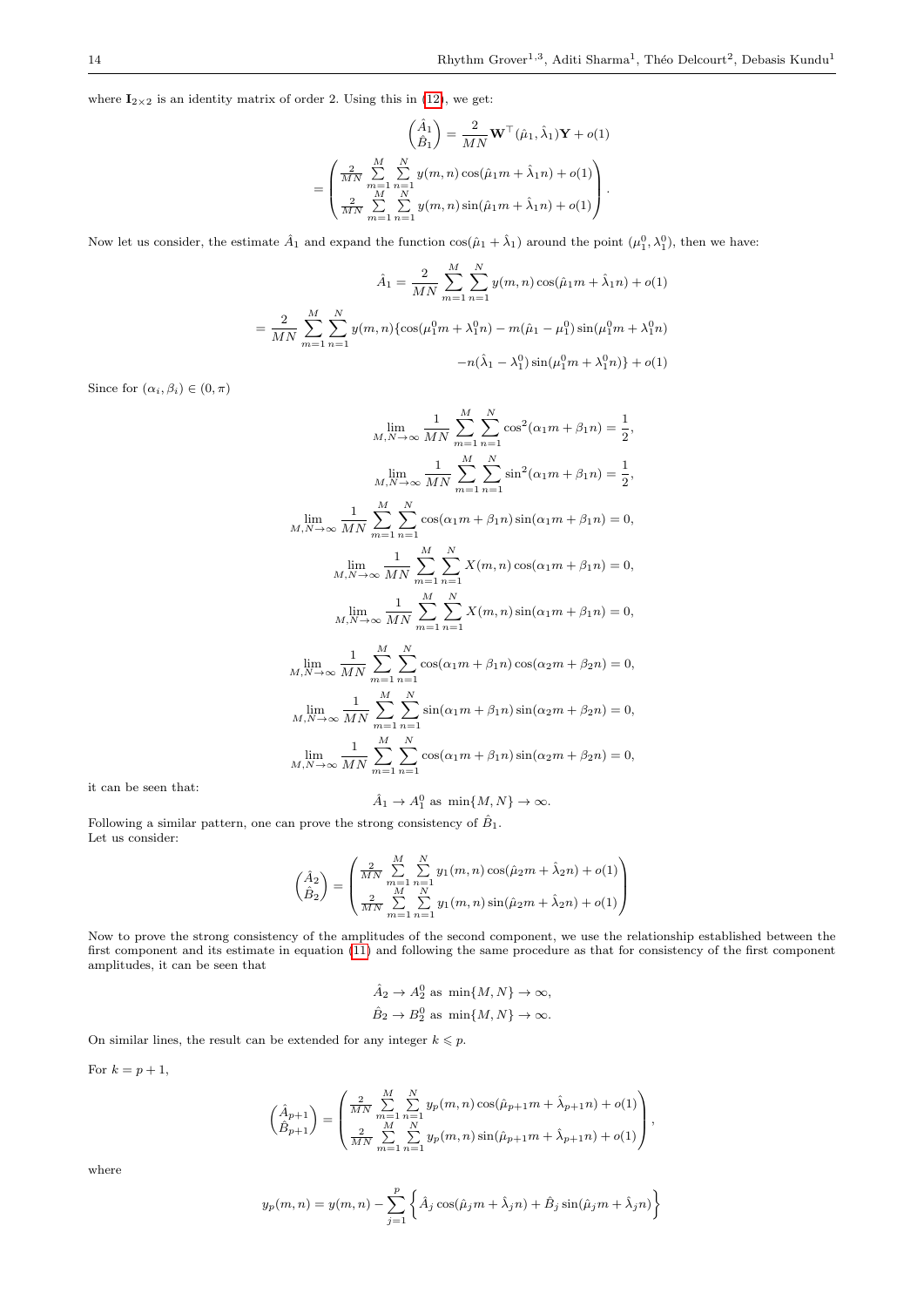$$
= X(m, n) + o(1).
$$

Since

$$
A_j^0 \cos(\mu_j^0 m + \lambda_j^0 n) + B_j^0 \sin(\mu_j^0 m + \lambda_j^0 n)
$$
  
=  $\hat{A}_j \cos(\hat{\mu}_j m + \hat{\lambda}_j n) + \hat{B}_j \sin(\hat{\mu}_j m + \hat{\lambda}_j n) + o(1),$ 

we can see that

$$
\hat{A}_{p+1} \xrightarrow{a.s.} 0 \text{ as } \min\{M, N\} \to \infty,
$$
  

$$
\hat{B}_{p+1} \xrightarrow{a.s.} 0 \text{ as } \min\{M, N\} \to \infty,
$$

From here, it is immediate that the result can be extended for any integer  $k > p + 1$ . Hence, the result.

### <span id="page-14-7"></span>D Proof of asymptotic normality of proposed estimators of Model [\(1\)](#page-0-0)

Proof of Theorem [5](#page-4-2) (a) Consider the Taylor series expansion in [\(7\)](#page-10-1) as follows:

$$
\begin{split} M^{3/2} N^{1/2}(\hat{\mu}_1 - \mu_1^0) &= - M^{-3/2} N^{-1/2} R_{1,MN}^{(1)}{}'(\mu_1^0) \\ &\times [M^{-3/2} N^{-1/2} R_{1,MN}^{(1)}{}''(\bar{\mu}_1) M^{-3/2} N^{-1/2}]^{-1} \end{split}
$$

Computing the first derivative on the left hand side of the above equation and similar to the proof of Theorem [2,](#page-2-4) it can be shown that:  $22$ 

$$
-\frac{1}{M^{3/2}N^{1/2}}{R}^{(1)}_{1,MN}(\mu_1^0)\xrightarrow{d} \mathcal{N}(0,4\sigma^2\bigg(\frac{A_1^{0^2}+B_1^{0^2}}{6}\bigg)).
$$

Since  $\bar{\mu}_1$  is a point between  $\hat{\mu}$  and  $\mu_1^0$  and  $\hat{\mu}_1 \xrightarrow{a.s.} \mu_1^0$ , therefore

$$
\lim_{M,N \to \infty} \frac{1}{M^3 N} R_{1,MN}^{(1)}''(\bar{\mu}_1) = \lim_{M,N \to \infty} \frac{1}{M^3 N} R_{1,MN}^{(1)}''(\mu_1^0)
$$

Also, [\(10\)](#page-11-1) implies that:

$$
\lim_{M,N\to\infty}\frac{1}{M^3N}{R_{1,MN}^{(1)}}''(\mu_1^0)=2\bigg(\frac{A_1^{0^2}+B_1^{0^2}}{6}\bigg).
$$

Thus, on combining the above results, we have:

$$
M^{3/2}N^{1/2}(\hat{\mu}_1 - \mu_1^0) \xrightarrow{d} \mathcal{N}(0, \frac{6\sigma^2}{A_1^{0^2} + B_1^{0^2}}).
$$

Hence the result.

#### Data availability statement

Data sharing not applicable to this article as no real datasets were analysed during the current study.

#### Acknowledgement

The authors would like to thank four anonymous reviewers for their constructive suggestions. Part of the work of the fourth author has been supported by a grant from the Science and Engineering Research Board, Department of Science and Technology, Government of India.

#### References

- <span id="page-14-0"></span>1. Capon, J., Greenfield, R.J. and Kolker, R.J., 1967. Multidimensional maximum-likelihood processing of a large aperture seismic array. Proceedings of the IEEE, 55(2), pp.192-211.
- <span id="page-14-1"></span>2. Andrews, H.C. and Hunt, B.R., 1977. Digital image restoration.
- <span id="page-14-2"></span>3. Dudgeon, D.E., 1977. Fundamentals of digital array processing. Proceedings of the IEEE, 65(6), pp.898-904.
- <span id="page-14-8"></span>4. Wu, C.F., 1981. Asymptotic theory of nonlinear least squares estimation. The Annals of Statistics, pp.501-513.
- <span id="page-14-3"></span>5. Rossi, D.J., A. S. Willsky, 1984. Reconstruction from projections based on detection and estimation of objects, pts. I and 11:
- <span id="page-14-4"></span>performance analysis and robustness analysis. IEEE Transactions on Acoustics Speech and Signal Processing, 32, pp.886-906. 6. Hua, Y., 1992. Estimating two-dimensional frequencies by matrix enhancement and matrix pencil. IEEE Transactions on Signal Processing, Vol. 40, Issue 9, pp. 2267-2280.
- <span id="page-14-5"></span>7. Francos, J.M., Meiri, A.Z. and Porat, B., 1993. A unified texture model based on a 2-D Wold-like decomposition. IEEE Transactions on Signal Processing, Vol. 41, Issue 8, pp. 2665-2678.
- <span id="page-14-6"></span>8. Clark, M.P. and Scharf, L.L., 1994. Two-dimensional modal analysis based on maximum likelihood. IEEE Transactions on Signal Processing, Vol. 42, Issue 6, pp. 1443-1452.

 $\Box$ 

 $\Box$